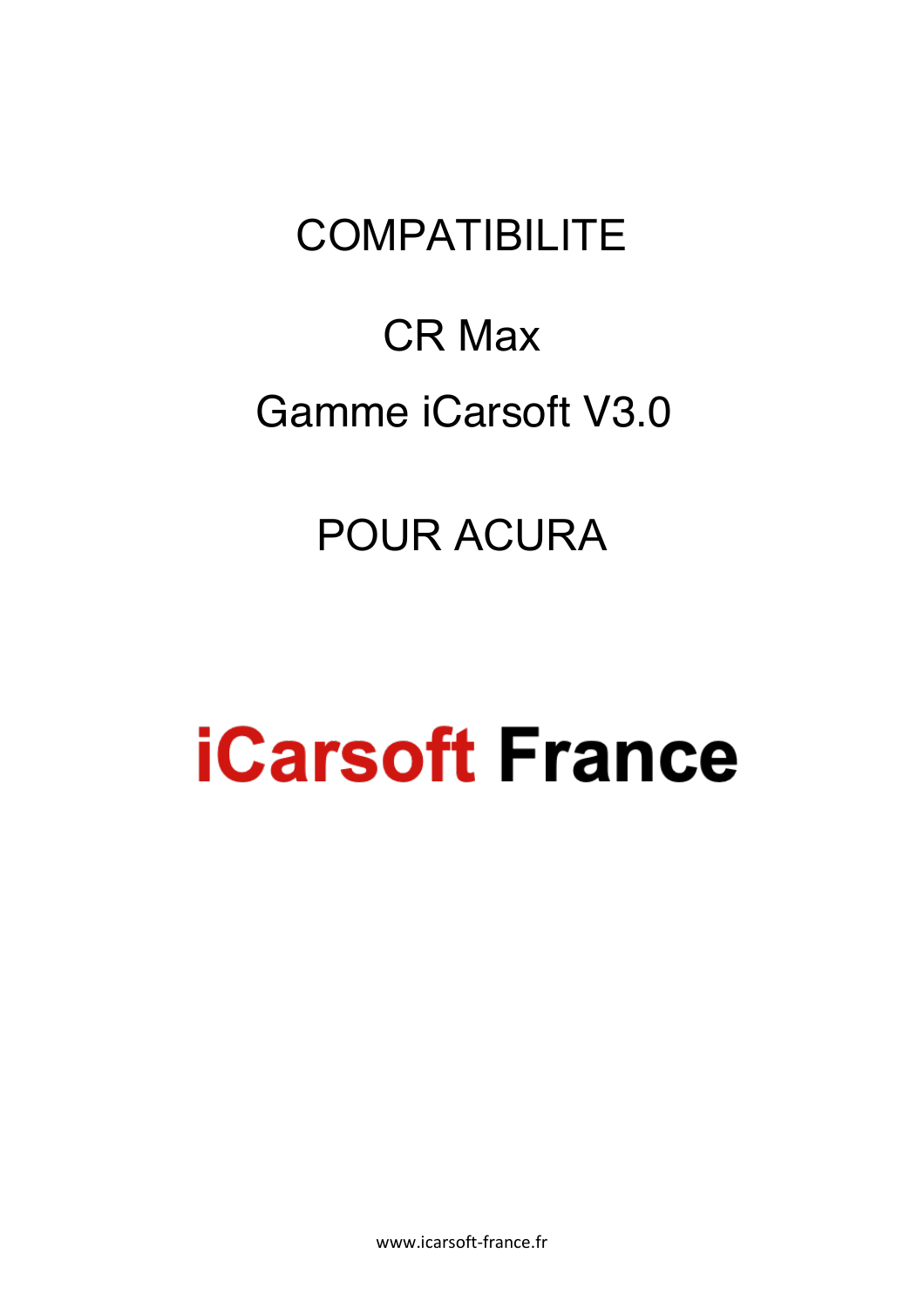#### iCarsoft France - Compatibilité Acura - Diagnostic

## ● : Compatible

#### e this is  $\mathbf x$  . Feu ※ : Peut être compatible en fonction de l'état du véhicule

 $\circ$  This function may be supported. Which depends on the vehicle.  $\circ$ ○ : N'est pas compatible

▲ : Nouvelle compatibilité sur ce modèle

| Make                                               | Model         |                | System     |            |                   |
|----------------------------------------------------|---------------|----------------|------------|------------|-------------------|
| <b>ACURA</b>                                       |               | CDX            |            |            |                   |
| <b>ACURA</b>                                       |               | <b>CSX</b>     |            |            |                   |
| <b>ACURA</b>                                       |               | EL             |            |            |                   |
| <b>ACURA</b>                                       |               | ILX            |            |            |                   |
| <b>ACURA</b>                                       |               | MDX            |            |            |                   |
| <b>ACURA</b>                                       |               | <b>RDX</b>     |            |            |                   |
| <b>ACURA</b>                                       |               | <b>RLX</b>     |            |            |                   |
| <b>ACURA</b>                                       |               | <b>RSX</b>     |            |            |                   |
| <b>ACURA</b>                                       |               | TL             |            |            |                   |
| <b>ACURA</b>                                       |               | TLX            |            |            |                   |
| <b>ACURA</b>                                       |               | <b>TSX</b>     |            |            |                   |
| <b>ACURA</b>                                       |               | TSX V6         |            |            |                   |
| <b>ACURA</b>                                       | ZDX           |                |            |            |                   |
| <b>ACURA</b>                                       | 1.7EL         |                |            |            |                   |
| System Name                                        | Read<br>Codes | Erase<br>Codes | LiveData   | Freeze     | Actuation<br>Test |
| Engine (Diesel/PGM FI - Programmed Fuel Injection) |               |                |            |            |                   |
| ACM (Active Control Engine Mount System)           |               |                |            |            |                   |
| EVPS (Electric Vacuum Pump System)                 |               |                |            |            |                   |
| AT (Automatic Transmission)                        |               |                |            | e          |                   |
| AT (Automatic Transmission) (PARKING)              | $\circ$       | $\bigcirc$     |            | $\circ$    | $\circ$           |
| AT (Automatic Transmission) (I-Shift)              |               |                |            |            |                   |
| ABS (Anti-Lock Braking System)                     |               |                |            |            |                   |
| ESB (Electric Servo Brake System)                  |               |                |            |            |                   |
| SRS (Supplemental Inflatable Restraint System)     |               |                |            | $\circ$    |                   |
| E-Tensioner (Left)                                 |               |                |            | $\bigcirc$ | $\bigcirc$        |
| E-Tensioner (Right)                                |               |                |            | $\bigcirc$ | О                 |
| Gauge                                              |               |                |            | $\bigcirc$ |                   |
| GW (CAN Gateway)                                   |               |                | $\bigcirc$ | $\bigcirc$ |                   |
| AVAS (Acoustic Vehicle Alerting System)            |               | $\bullet$      |            | $\bigcirc$ |                   |
| ADS (Active Damper System)                         | $\bullet$     |                | $\bullet$  | D          |                   |
| EPB (Electric Parking Brake)                       |               |                |            | $\bullet$  |                   |
| EPS (Electric Power Steering)                      |               | $\bullet$      | o          | $\bullet$  |                   |
| E-DPS (Real Time AWD/AWD With Intelligent Control) | $\bullet$     |                | $\bullet$  |            |                   |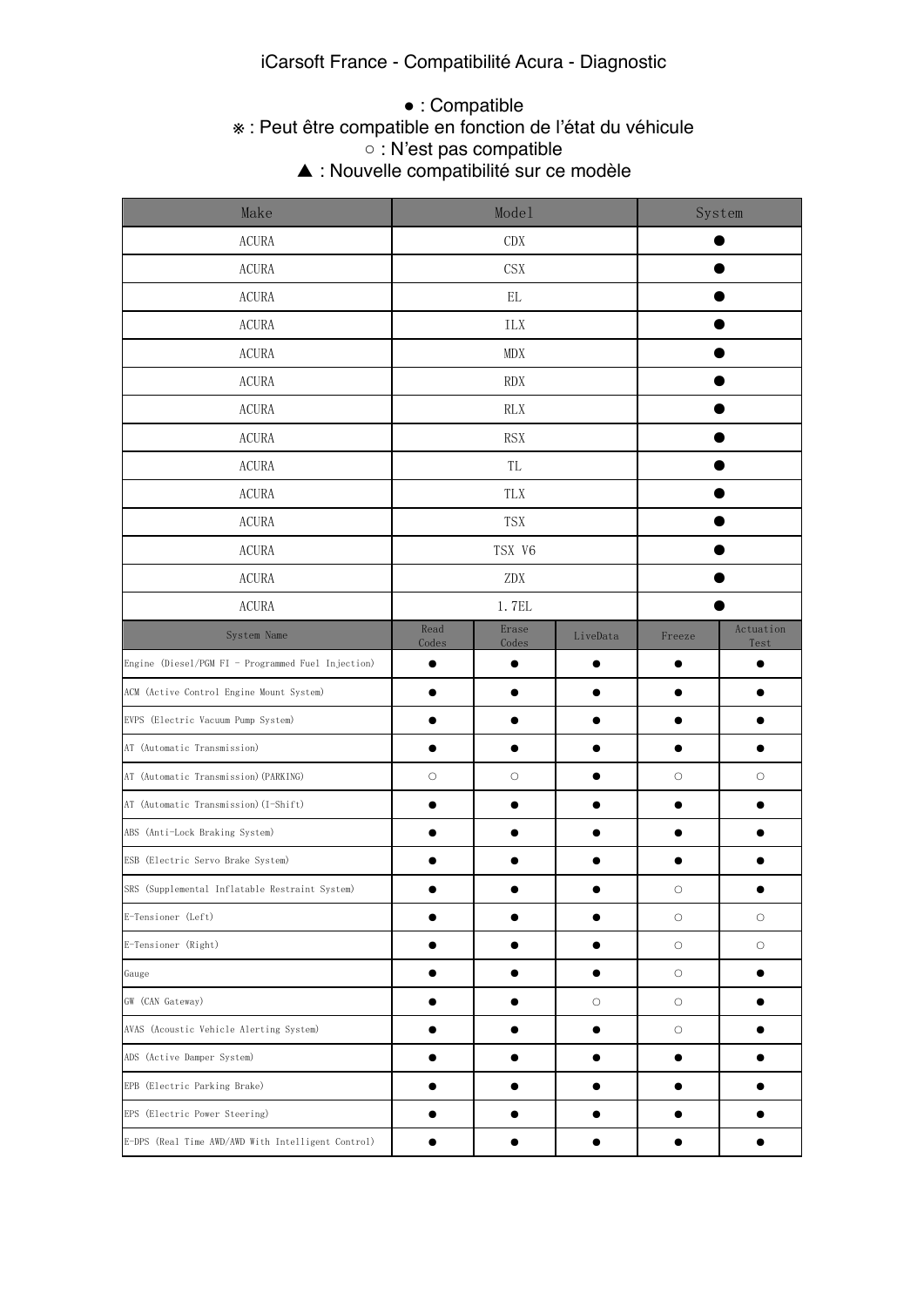| SHAWD (Super Handling All Wheel Driving)                            |           |   |            |         |
|---------------------------------------------------------------------|-----------|---|------------|---------|
| PAWS (Precision All Wheel Steer)                                    |           |   |            |         |
| TPMS (Tire Pressure Monitoring System)                              |           |   | О          |         |
| ACC (Adaptive Cruise Control)                                       |           |   |            |         |
| MVCS (Multiple-View Camera System)                                  |           | О | О          | $\circ$ |
| CBAS (City-Brake Active System)                                     |           |   | $\circ$    | $\circ$ |
| FCW (Forward Collision Warning) / LDW (Lane<br>Departure Warning)   |           |   | $\bigcirc$ |         |
| PSR (Parking Sensor)                                                |           |   | $\bigcirc$ | $\circ$ |
| HUD (Head Up Display)                                               |           |   | $\bigcirc$ | $\circ$ |
| ISC (Intake Sound Creator)                                          |           |   | $\circ$    | О       |
| EDLC (Electric Double-Layer Capacitor)                              |           |   | $\circ$    |         |
| EP GENMOT (Electric Powertrain) (Generator Motor<br>Control Module) |           |   |            |         |
| EP HVBAT (Electric Powertrain) (High Voltage Battery<br>Module)     |           |   |            |         |
| EP_IMA (Electric Powertrain) (Integrated Motor<br>Assist)           |           |   |            |         |
| EP_MG (Electric Powertrain) (Management ECU)                        |           |   |            |         |
| EP_TMU_L (Electric Powertrain) (Twin Motor Unit -<br>Left)          |           |   | $\circ$    |         |
| EP TMU R (Electric Powertrain) (Twin Motor Unit -<br>Right)         |           |   | $\circ$    |         |
| EP TRCMOT (Electric Powertrain) (Traction Motor<br>Control Module)  |           |   |            |         |
| FC (Fuel Cell)                                                      |           |   |            |         |
| FC CHG (Fuel Cell) (Charge)                                         |           |   | $\circ$    |         |
| FC HSOU (Fuel Cell) (H2 Shut-Off Unit)                              |           |   | $\circ$    |         |
| HSP (Honda Smart Parking)                                           |           |   |            |         |
| CMBS (Collision Mitigation Brake System)                            |           |   |            |         |
| 4WS (Four Wheel Steering)                                           |           |   |            | О       |
| VTM-4 (Variable Torque Management 4WD)                              |           |   |            |         |
| ATTS (Active Torque Transfer System)                                |           |   | $\bigcirc$ |         |
| SWS (Seat Weight Sensor)                                            |           |   | $\bigcirc$ | О       |
| PCU (Power Control Unit)                                            | O         |   | $\bigcirc$ |         |
| PCS (Power Control System)                                          | O         | О | $\bigcirc$ |         |
| HSKS (Honda Smart Key System)                                       | O         |   | $\bigcirc$ |         |
| DBW (Drive By Wire)                                                 | ●         |   | $\bullet$  |         |
| NV (Night Vision)                                                   |           |   | $\bigcirc$ |         |
| PUH (Pop Up Hood)                                                   | 0         |   | $\bigcirc$ |         |
| HB (Hydraulic Booster)                                              | $\bullet$ |   | $\bigcirc$ |         |
| LKAS Camera ECU                                                     |           |   |            |         |
| LKAS Control ECU                                                    |           |   |            | $\circ$ |
| BCM (Body Electrical System)                                        |           |   | $\circ$    |         |
| SVT (Variable Valve Timing)                                         |           |   | $\bigcirc$ |         |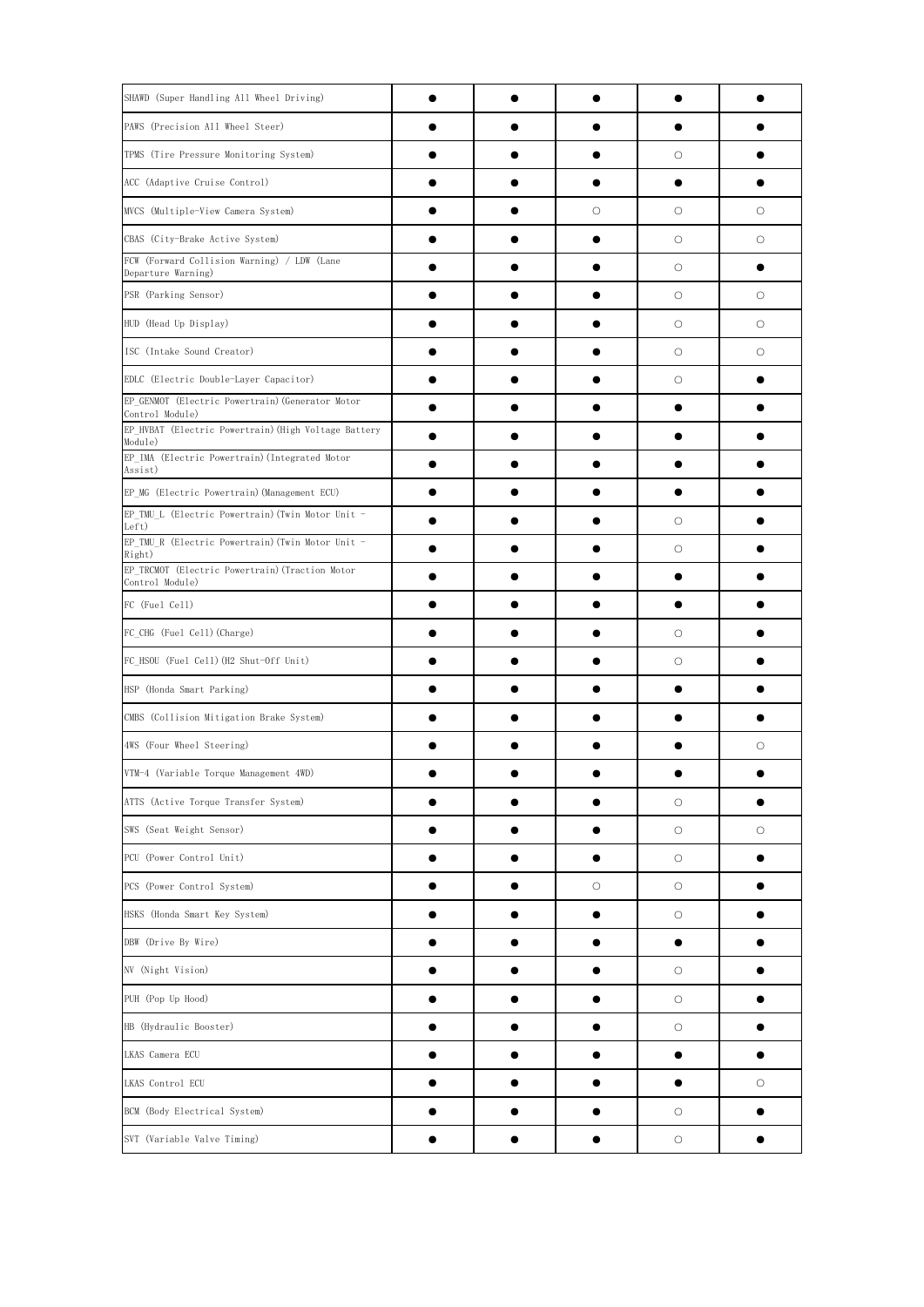| System Name                                           | Actuation Name                                         |
|-------------------------------------------------------|--------------------------------------------------------|
| Engine (Diesel/PGM FI - Programmed Fuel Injection)    | 12v Battery Fan Test                                   |
| Engine (Diesel/PGM FI - Programmed Fuel Injection)    | 2 Stage Turbo Charger Boost Test                       |
| Engine (Diesel/PGM FI - Programmed Fuel Injection)    | 2nd ECU (CNG) Compulsion Drive Test                    |
| Engine (Diesel/PGM FI - Programmed Fuel Injection)    | 3 Cylinder Activation Test                             |
| Engine (Diesel/PGM FI - Programmed Fuel Injection)    | 4 Cylinder Activation Test                             |
| Engine (Diesel/PGM FI - Programmed Fuel Injection)    | 6 Cylinder Activation Test                             |
| Engine (Diesel/PGM FI - Programmed Fuel Injection)    | A/C Clutch                                             |
| Engine (Diesel/PGM FI - Programmed Fuel Injection)    | A/C Clutch On/Off                                      |
| Engine (Diesel/PGM FI - Programmed Fuel Injection)    | A/C Clutch Test                                        |
| Engine (Diesel/PGM FI - Programmed Fuel Injection)    | ABV Test                                               |
| Engine (Diesel/PGM FI - Programmed Fuel Injection)    | ACG On/Off                                             |
| Engine (Diesel/PGM FI - Programmed Fuel Injection)    | ACM(Active Control Engine Mount System)                |
| Engine (Diesel/PGM FI - Programmed Fuel Injection)    | All Injectors Off                                      |
| Engine (Diesel/PGM FI - Programmed Fuel Injection)    | Compression Test                                       |
| Engine (Diesel/PGM FI - Programmed Fuel Injection)    | Cruise Control Cancel History                          |
| Engine (Diese $1/PGM$ FI - Programmed Fuel Injection) | Cylinder AF Test                                       |
| Engine (Diese $1/PGM$ FI - Programmed Fuel Injection) | Cylinder Cranking Speed Variation Test                 |
| Engine (Diese $1/PGM$ FI - Programmed Fuel Injection) | DI Fuel Pressure Test                                  |
| Engine (Diesel/PGM FI - Programmed Fuel Injection)    | ECM/PCM Reset                                          |
| Engine (Diesel/PGM FI - Programmed Fuel Injection)    | EGR Cooler Bypass Valve Test                           |
| Engine (Diesel/PGM FI - Programmed Fuel Injection)    | EGR Test                                               |
| Engine (Diesel/PGM FI - Programmed Fuel Injection)    | Electric Waste Gate                                    |
| Engine (Diesel/PGM FI - Programmed Fuel Injection)    | Electric Water Pump Test                               |
| Engine (Diesel/PGM FI - Programmed Fuel Injection)    | ETCS (TAC) Test                                        |
| Engine (Diesel/PGM FI - Programmed Fuel Injection)    | EVAP Test                                              |
| Engine (Diesel/PGM FI - Programmed Fuel Injection)    | Flexible Fuel Vehicle Heater Control Unit Test(FFVHCU) |
| Engine (Diesel/PGM FI - Programmed Fuel Injection)    | Fuel Heater On/ Off                                    |
| Engine (Diesel/PGM FI - Programmed Fuel Injection)    | Fuel Heater On/Off                                     |
| Engine (Diesel/PGM FI - Programmed Fuel Injection)    | Fuel Pressure Test                                     |
| Engine (Diesel/PGM FI - Programmed Fuel Injection)    | Fuel Pump Off                                          |
| Engine (Diesel/PGM FI - Programmed Fuel Injection)    | Fuel Pump On                                           |
| Engine (Diesel/PGM FI - Programmed Fuel Injection)    | Fuel Rail Pressure Control Valve Test                  |
| Engine (Diesel/PGM FI - Programmed Fuel Injection)    | Fuel Rail Pressure Test                                |
| Engine (Diesel/PGM FI - Programmed Fuel Injection)    | Glow On/Off                                            |
| Engine (Diesel/PGM FI - Programmed Fuel Injection)    | High Pressure EGR Actuator Test                        |
| Engine (Diesel/PGM FI - Programmed Fuel Injection)    | IACV Test                                              |
| Engine (Diesel/PGM FI - Programmed Fuel Injection)    | Idle Speed Adjust                                      |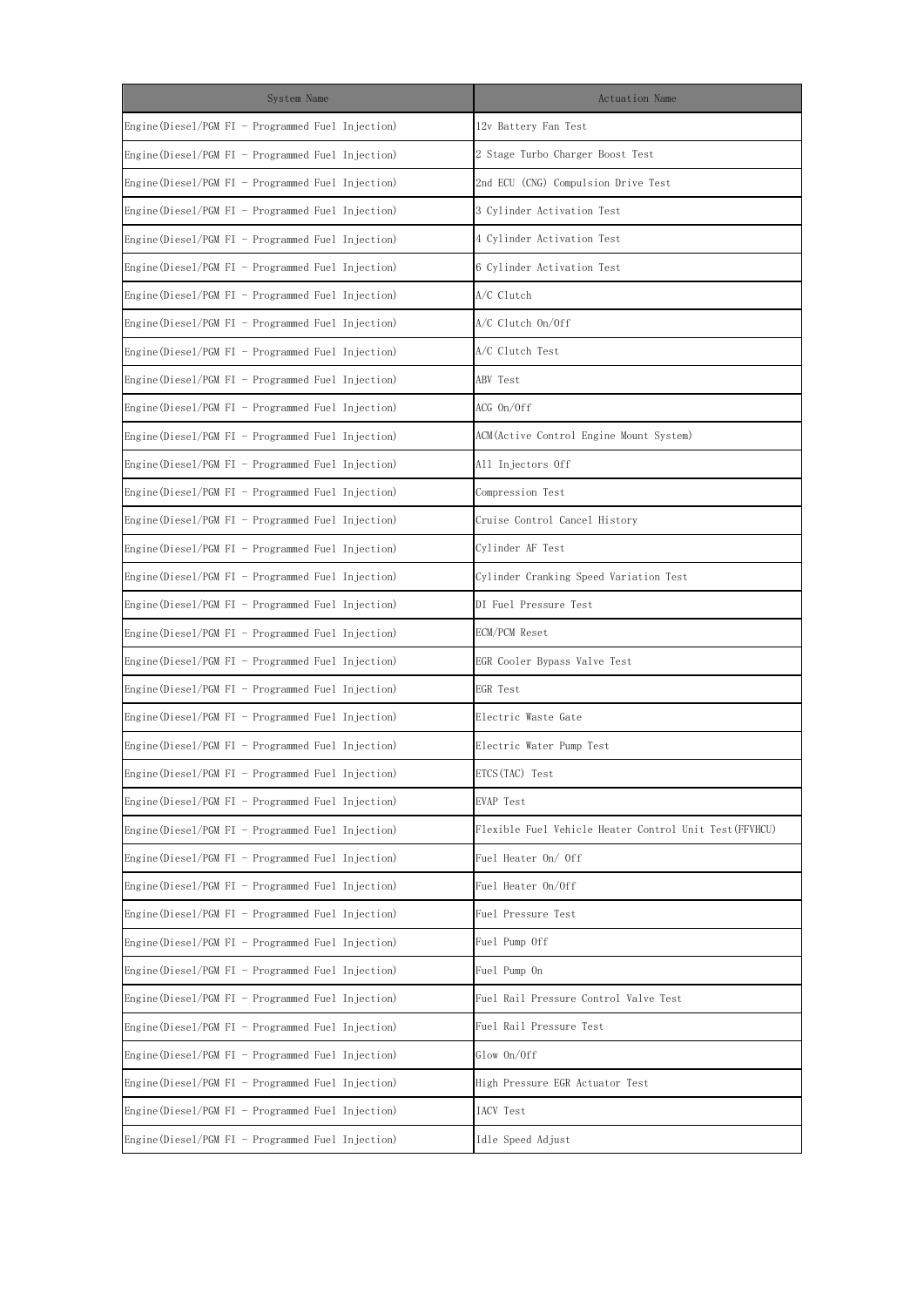| Engine (Diesel/PGM FI - Programmed Fuel Injection)    | Idle Start Stop Couter Check                       |
|-------------------------------------------------------|----------------------------------------------------|
| Engine (Diesel/PGM FI - Programmed Fuel Injection)    | IMRC Test                                          |
| Engine (Diesel/PGM FI - Programmed Fuel Injection)    | IMT(IMRC) Test                                     |
| Engine (Diesel/PGM FI - Programmed Fuel Injection)    | In Tank Pump Activation                            |
| Engine (Diesel/PGM FI - Programmed Fuel Injection)    | Injector Test                                      |
| Engine (Diesel/PGM FI - Programmed Fuel Injection)    | Intake Pressure Control Valve Actuator Test        |
| Engine (Diesel/PGM FI - Programmed Fuel Injection)    | Intake Shutter Test                                |
| Engine (Diesel/PGM FI - Programmed Fuel Injection)    | Low Pressure EGR Actuator Test                     |
| Engine (Diesel/PGM FI - Programmed Fuel Injection)    | Low Pressure EGR Differential Pressure Sensor Test |
| Engine (Diesel/PGM FI - Programmed Fuel Injection)    | Low Pressure EGR System Test                       |
| Engine (Diesel/PGM FI - Programmed Fuel Injection)    | 02S Test                                           |
| Engine (Diesel/PGM FI - Programmed Fuel Injection)    | One Injector Off                                   |
| Engine (Diesel/PGM FI - Programmed Fuel Injection)    | Radiator Fan                                       |
| Engine (Diesel/PGM FI - Programmed Fuel Injection)    | Radiator Fan Relay Test                            |
| Engine (Diesel/PGM FI - Programmed Fuel Injection)    | Shutter Grill Relay Test                           |
| Engine (Diesel/PGM FI - Programmed Fuel Injection)    | Shutter Grill Test                                 |
| Engine (Diesel/PGM FI - Programmed Fuel Injection)    | Starter Test                                       |
| Engine (Diesel/PGM FI - Programmed Fuel Injection)    | Subfuel Solenoid Valve Test                        |
| Engine (Diesel/PGM FI - Programmed Fuel Injection)    | TC Boost Control SOL.V.Test                        |
| Engine (Diesel/PGM FI - Programmed Fuel Injection)    | TC Bypass Control SOL.V. Test                      |
| Engine (Diesel/PGM FI - Programmed Fuel Injection)    | TC Wastegate Control SOL.V.Test                    |
| Engine (Diesel/PGM FI - Programmed Fuel Injection)    | TMU Electric Oil Pump Pressure Test                |
| Engine (Diese $1/PGM$ FI - Programmed Fuel Injection) | TMU Electric Oil Pump Test                         |
| Engine (Diesel/PGM FI - Programmed Fuel Injection)    | Turbo Charger Boost Test                           |
| Engine (Diese $1/PGM$ FI - Programmed Fuel Injection) | Variable Capacity Engine Oil Pump Solenoid Test    |
| Engine (Diesel/PGM FI - Programmed Fuel Injection)    | VTC Test                                           |
| Engine (Diese $1/PGM$ FI - Programmed Fuel Injection) | VTEC Low V/T Check                                 |
| Engine (Diesel/PGM FI - Programmed Fuel Injection)    | VTEC Solenoid A On/Off                             |
| Engine (Diesel/PGM FI - Programmed Fuel Injection)    | VTEC Solenoid B On/Off                             |
| Engine (Diese $1/PGM$ FI - Programmed Fuel Injection) | VTEC Solenoid Test                                 |
| Engine (Diesel/PGM FI - Programmed Fuel Injection)    | VTEC Test                                          |
| Engine (Diesel/PGM FI - Programmed Fuel Injection)    | VTEC(VCM) Solenoid A On/Off                        |
| Engine (Diesel/PGM FI - Programmed Fuel Injection)    | VTEC(VCM) Solenoid B On/Off                        |
| Engine (Diesel/PGM FI - Programmed Fuel Injection)    | VTEC(VCM) Solenoid C On/Off                        |
| Engine (Diesel/PGM FI - Programmed Fuel Injection)    | VTEC(VCM) Test                                     |
| Engine (Diesel/PGM FI - Programmed Fuel Injection)    | WGS Test                                           |
| ACM(Active Control Engine Mount System)               | Front ACM Solenoid                                 |
| ACM(Active Control Engine Mount System)               | Rear ACM Solenoid                                  |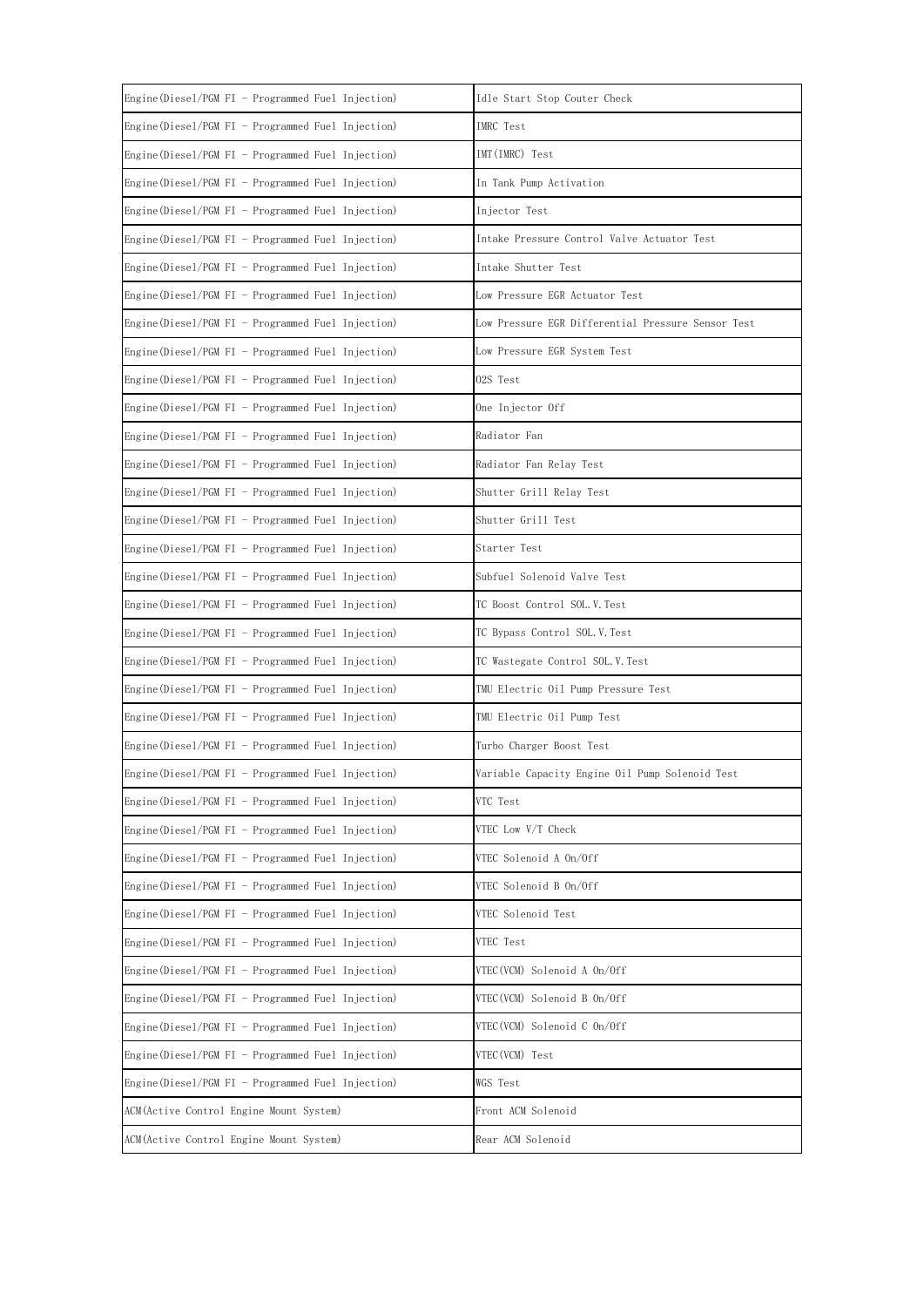| ACM (Active Control Engine Mount System) | Front And Rear ACM Solenoids                      |  |
|------------------------------------------|---------------------------------------------------|--|
| ACC(Adaptive Cruise Control)             | ACC Brake                                         |  |
| ACC(Adaptive Cruise Control)             | ACC Relay                                         |  |
| ACC(Adaptive Cruise Control)             | Alarm Buzzer                                      |  |
| ACC (Adaptive Cruise Control)            | Alarm Test                                        |  |
| ACC(Adaptive Cruise Control)             | Brake Actuator 1                                  |  |
| ACC (Adaptive Cruise Control)            | Brake Actuator 2                                  |  |
| ACC(Adaptive Cruise Control)             | Brake Actuator 3                                  |  |
| ACC (Adaptive Cruise Control)            | Brake Booster 1                                   |  |
| ACC(Adaptive Cruise Control)             | Brake Booster 2                                   |  |
| ACC (Adaptive Cruise Control)            | Brake Light                                       |  |
| ACC (Adaptive Cruise Control)            | Buzzer Check                                      |  |
| ACC (Adaptive Cruise Control)            | CMBS Brake                                        |  |
| ACC (Adaptive Cruise Control)            | Indicator Light                                   |  |
| ACC (Adaptive Cruise Control)            | Information Display                               |  |
| ACC(Adaptive Cruise Control)             | Light Check                                       |  |
| ACC (Adaptive Cruise Control)            | Throttle Opening Angle                            |  |
| AT (Automatic Transmission)              | ATFP Motor Test                                   |  |
| AT (Automatic Transmission)              | CAS Solenoid A (LF)                               |  |
| AT (Automatic Transmission)              | CAS Solenoid B (RF)                               |  |
| AT (Automatic Transmission)              | Clutch Pressure Control (Linear) Solenoid Valve A |  |
| AT (Automatic Transmission)              | Clutch Pressure Control (Linear) Solenoid Valve B |  |
| AT (Automatic Transmission)              | Clutch Pressure Control (Linear) Solenoid Valve C |  |
| AT (Automatic Transmission)              | Clutch Pressure Control (Linear) Solenoid Valve D |  |
| AT (Automatic Transmission)              | Clutch Pressure Control Solenoid Valve A          |  |
| AT (Automatic Transmission)              | Clutch Pressure Control Solenoid Valve B          |  |
| AT (Automatic Transmission)              | Clutch Pressure Control Solenoid Valve C          |  |
| AT (Automatic Transmission)              | Clutch Pressure Control Solenoid Valve Control    |  |
| AT (Automatic Transmission)              | Clutch Pressure Control Solenoid Valve D          |  |
| AT (Automatic Transmission)              | CVT Oil Pressure Learning Value Reset             |  |
| AT (Automatic Transmission)              | Forcedly Change Shift Function                    |  |
| AT (Automatic Transmission)              | Hydraulic Pressure Test Mode                      |  |
| AT (Automatic Transmission)              | Inclination Sensor Learn                          |  |
| AT (Automatic Transmission)              | Indicator Test                                    |  |
| AT (Automatic Transmission)              | Inhibitor Solenoid                                |  |
| AT (Automatic Transmission)              | Inhibitor Solenoid Test                           |  |
| AT (Automatic Transmission)              | Line Pressure Solenoid Test                       |  |
| AT (Automatic Transmission)              | Lockup Solenoid                                   |  |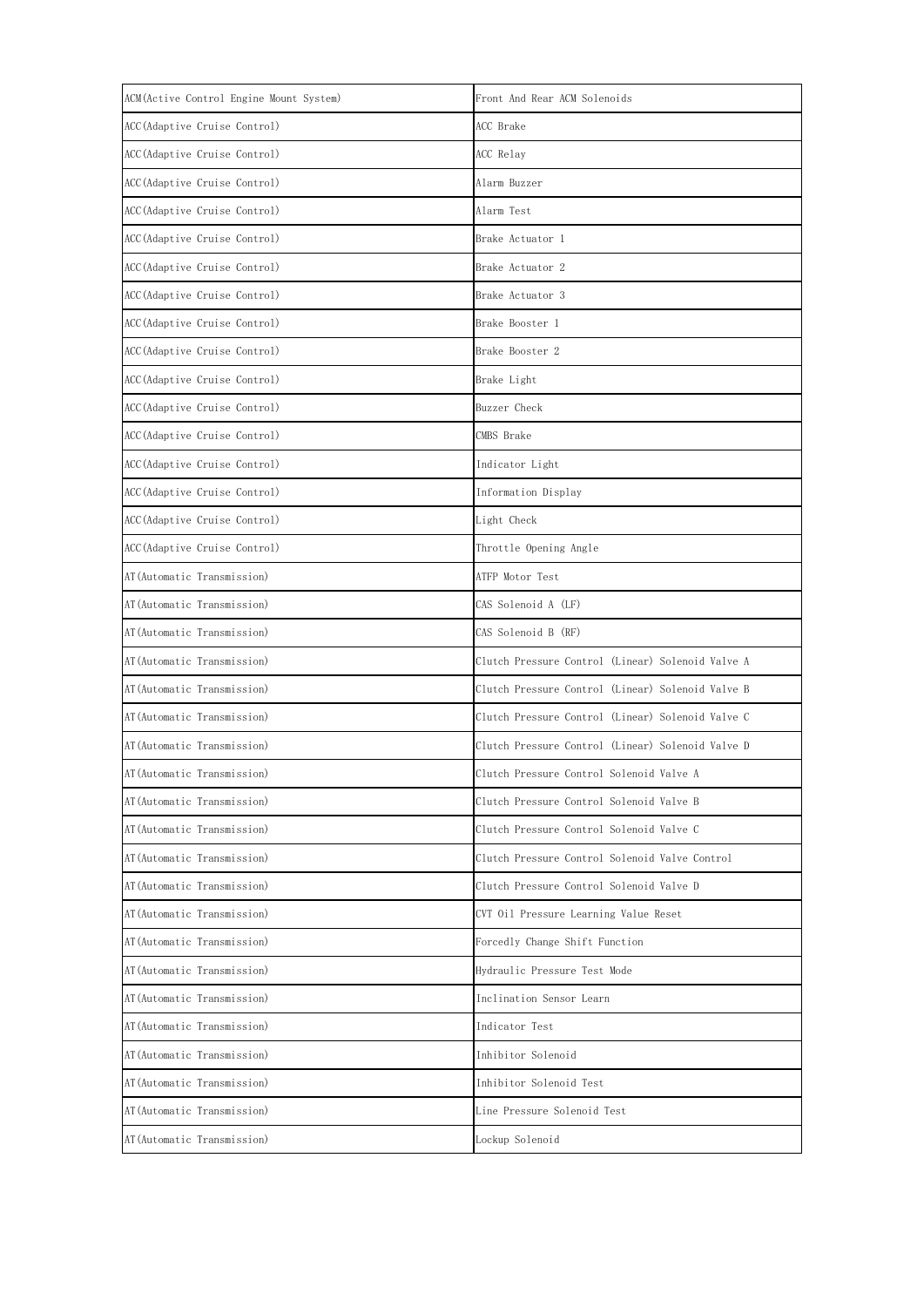| AT (Automatic Transmission)    | Oil Pump Activation              |
|--------------------------------|----------------------------------|
| AT (Automatic Transmission)    | Pressure Test Assistance Mode    |
| AT (Automatic Transmission)    | Shift Lock Solenoid Test         |
| AT (Automatic Transmission)    | Shift SOL A                      |
| AT (Automatic Transmission)    | Shift SOL B                      |
| AT (Automatic Transmission)    | Shift SOL C                      |
| AT (Automatic Transmission)    | Shift SOL D                      |
| AT (Automatic Transmission)    | Shift SOL E                      |
| AT(Automatic Transmission)     | Shift SOL O/P                    |
| AT(Automatic Transmission)     | Shift Solenoid Test              |
| AT(Automatic Transmission)     | Start Clutch Feedback Learn      |
| AT(Automatic Transmission)     | Start Clutch Status Data Clear   |
| AT(Automatic Transmission)     | TCU Setup                        |
| ABS (Anti-Lock Braking System) | Brake Light Relay/TSA Relay Test |
| ABS (Anti-Lock Braking System) | ESS Activation                   |
| ABS(Anti-Lock Braking System)  | Left Front Solenoid              |
| ABS(Anti-Lock Braking System)  | Left Front VSA                   |
| ABS(Anti-Lock Braking System)  | Left Rear Solenoid               |
| ABS(Anti-Lock Braking System)  | Left Rear VSA                    |
| ABS(Anti-Lock Braking System)  | LF Apply/Dump Solenoid           |
| ABS (Anti-Lock Braking System) | LF CAS SOL                       |
| ABS(Anti-Lock Braking System)  | LF Pulser                        |
| ABS (Anti-Lock Braking System) | LF TCS Solenoid                  |
| ABS(Anti-Lock Braking System)  | LR CAS SOL                       |
| ABS (Anti-Lock Braking System) | LR Pulser                        |
| ABS (Anti-Lock Braking System) | Modulator Bleed                  |
| ABS(Anti-Lock Braking System)  | RF Apply/Dump Solenoid           |
| ABS(Anti-Lock Braking System)  | RF CAS SOL                       |
| ABS (Anti-Lock Braking System) | RF Pulser                        |
| ABS (Anti-Lock Braking System) | RF TCS Solenoid                  |
| ABS(Anti-Lock Braking System)  | Right Front Solenoid             |
| ABS(Anti-Lock Braking System)  | Right Front VSA                  |
| ABS (Anti-Lock Braking System) | Right Rear Solenoid              |
| ABS(Anti-Lock Braking System)  | Right Rear VSA                   |
| ABS(Anti-Lock Braking System)  | RR CAS SOL                       |
| ABS (Anti-Lock Braking System) | RR Pulser                        |
| ABS(Anti-Lock Braking System)  | TSA Relay Switch Test            |
| ABS (Anti-Lock Braking System) | VSA-TCS Control Valve            |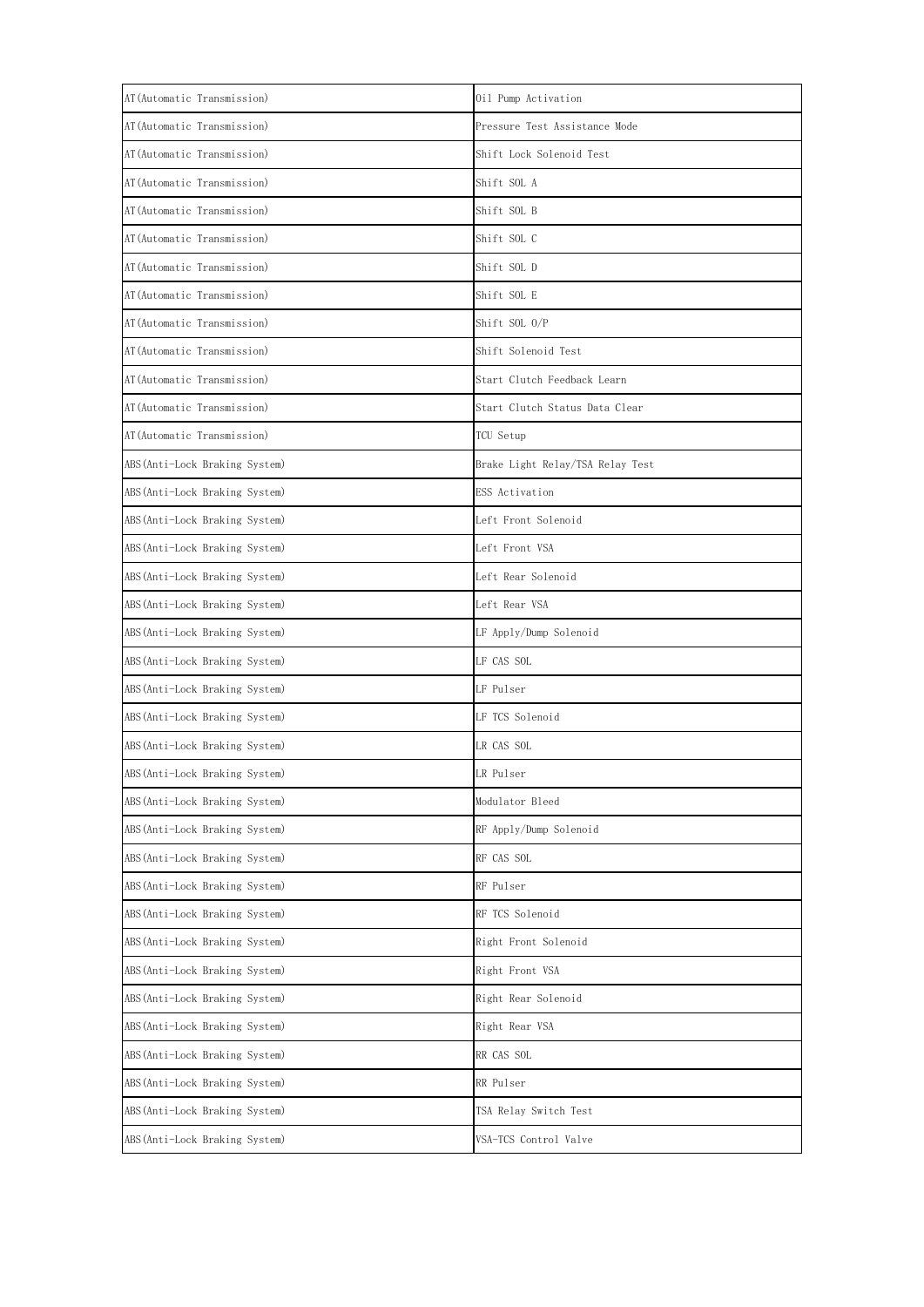| ESB (Electric Servo Brake System)                      | Forced Non Assist Mode                        |
|--------------------------------------------------------|-----------------------------------------------|
| ESB (Electric Servo Brake System)                      | Brake Light Relay Test                        |
| SRS (Supplemental Inflatable Restraint System)         | ACC Brake                                     |
| SRS (Supplemental Inflatable Restraint System)         | CMBS Brake                                    |
| SRS (Supplemental Inflatable Restraint System)         | Brake Light                                   |
| SRS (Supplemental Inflatable Restraint System)         | Indicator Light                               |
| SRS (Supplemental Inflatable Restraint System)         | Information Display                           |
| SRS (Supplemental Inflatable Restraint System)         | Alarm Test                                    |
| Gauge                                                  | Self-Diagnostic Function                      |
| TPMS(Tire Pressure Monitoring System)                  | Initiator Operation Check                     |
| TPMS (Tire Pressure Monitoring System)                 | TPMS Warning Light                            |
| TPMS (Tire Pressure Monitoring System)                 | Tire Air Low Indicator                        |
| TPMS (Tire Pressure Monitoring System)                 | LR Tire Air Low Indicator                     |
| TPMS (Tire Pressure Monitoring System)                 | RR Tire Air Low Indicator                     |
| TPMS (Tire Pressure Monitoring System)                 | LF Tire Air Low Indicator                     |
| TPMS (Tire Pressure Monitoring System)                 | RF Tire Air Low Indicator                     |
| TPMS (Tire Pressure Monitoring System)                 | Sensor Position Check                         |
| ADS (Active Damper System)                             | Damper Force Operation Test                   |
| ATTS (Active Torque Transfer System)                   | ATTS Test Short Time Mode                     |
| AT(Automatic Transmission)(I-Shift)                    | Engage Gear                                   |
| AT(Automatic Transmission)(I-Shift)                    | Clutch Actuator Full Stroke Operation Test    |
| AT(Automatic Transmission)(I-Shift)                    | Gear Box Self Test                            |
| AVAS (Acoustic Vehicle Alerting System)                | ACC Brake                                     |
| AVAS (Acoustic Vehicle Alerting System)                | CMBS Brake                                    |
| AVAS (Acoustic Vehicle Alerting System)                | Brake Light                                   |
| AVAS (Acoustic Vehicle Alerting System)                | Indicator Light                               |
| AVAS (Acoustic Vehicle Alerting System)                | Information Display                           |
| AVAS (Acoustic Vehicle Alerting System)                | Alarm Test                                    |
| CMBS(Collision Mitigation Brake System)                | CMBS Brake                                    |
| DBW(Drive By Wire)                                     | Throttle Test                                 |
| EDLC(Electric Double-Layer Capacitor)                  | EDLC Module Discharge And Charge Test         |
| EDLC(Electric Double-Layer Capacitor)                  | EDLC Module Usage History Clear               |
| EDLC(Electric Double-Layer Capacitor)                  | EDLC Module Discharge For Removal Or Disposal |
| E-DPS (Real Time AWD/AWD With Intelligent Control)     | Solenoid Test                                 |
| EP IMA (Electric Powertrain) (Integrated Motor Assist) | BM Fan Drive                                  |
| EP IMA (Electric Powertrain) (Integrated Motor Assist) | MPIM Fan Drive                                |
| EP IMA (Electric Powertrain) (Integrated Motor Assist) | IPU Fan Drive                                 |
| EPS (Electric Power Steering)                          | Frequency Change                              |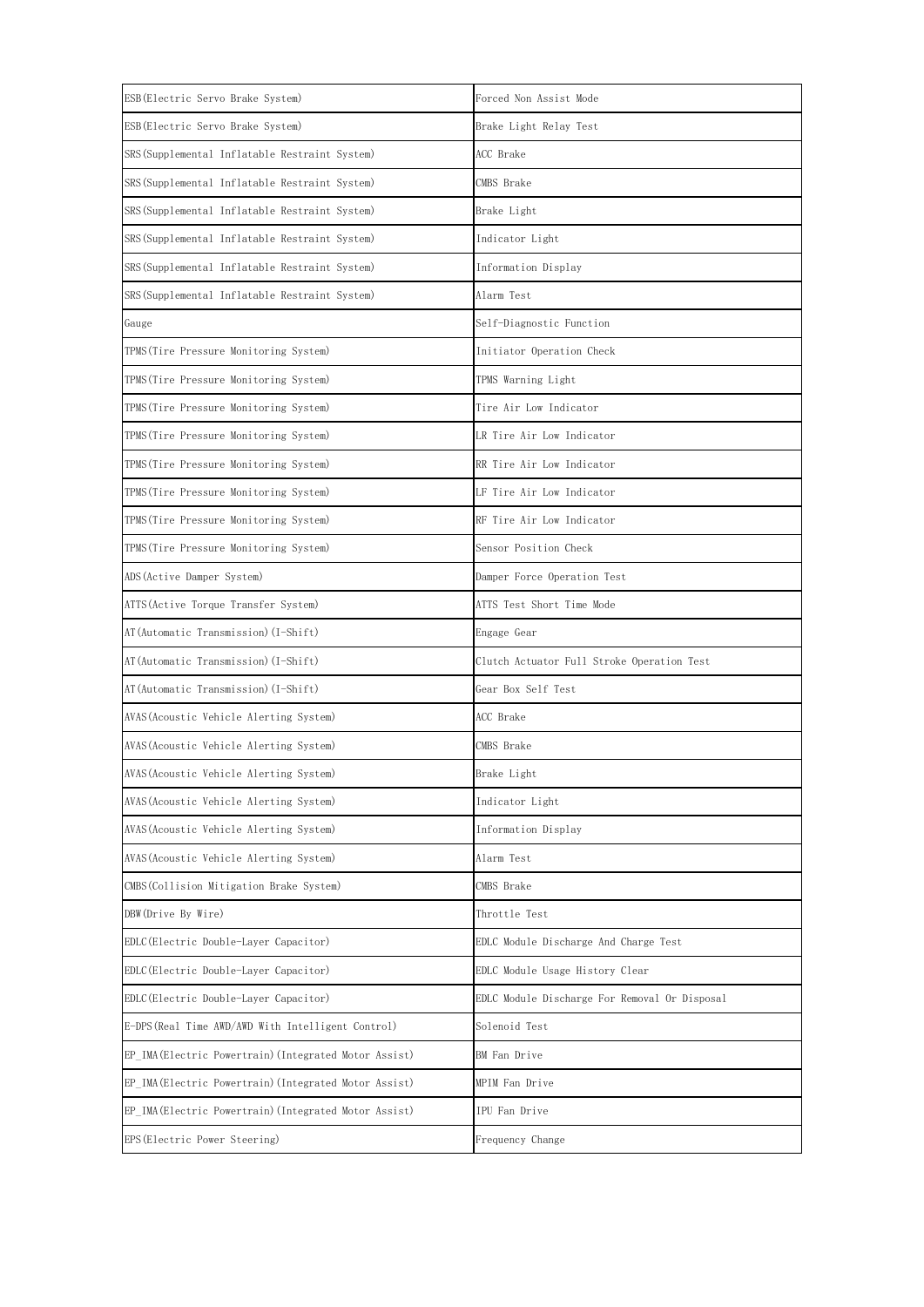| EPS (Electric Power Steering)                                  | A/C Fan Minimum                              |
|----------------------------------------------------------------|----------------------------------------------|
| EPS (Electric Power Steering)                                  | ACC Brake                                    |
| EPS (Electric Power Steering)                                  | CMBS Brake                                   |
| EPS (Electric Power Steering)                                  | Brake Light                                  |
| EPS (Electric Power Steering)                                  | Indicator Light                              |
| EPS (Electric Power Steering)                                  | Information Display                          |
| EPS (Electric Power Steering)                                  | Alarm Test                                   |
| EVPS (Electric Vacuum Pump System)                             | Vacuum Line Condition Check 1                |
| EVPS (Electric Vacuum Pump System)                             | Vacuum Line Condition Check 2                |
| FC(Fuel Cell)                                                  | High-Voltage Battery Charge Mode             |
| FC(Fuel Cell)                                                  | N2 Purge Mode                                |
| FC(Fuel Cell)                                                  | Stack Discharge Mode                         |
| FC(Fuel Cell)                                                  | Anode Leak Check Mode                        |
| FC(Fuel Cell)                                                  | H2 Line Pressure Relief Mode                 |
| FC(Fuel Cell)                                                  | Tank Vent Mode                               |
| FC(Fuel Cell)                                                  | Ion Filter Operating Time Check/Set Mode     |
| FC(Fuel Cell)                                                  | Bleeding Drive Train Coolant Mode            |
| FC(Fuel Cell)                                                  | Stack Cross Leak Check Mode                  |
| FC(Fuel Cell)                                                  | High-Voltage Battery Fan Test Mode           |
| FC(Fuel Cell)                                                  | H2 Sensor Installation Validation Mode       |
| FC (Fuel Cell)                                                 | Parking Actuator Check Mode                  |
| FC(Fuel Cell)                                                  | Stack And Tank H2 Sensor Operation Test Mode |
| FC(Fuel Cell)                                                  | H2 Sensor Response Check Mode                |
| FC (Fuel Cell)                                                 | Exhaust H2 Sensor Operation Test Mode        |
| FC(Fuel Cell)                                                  | Storing/Shipping Mode                        |
| FCW (Forward Collision Warning) / LDW (Lane Departure Warning) | FCW Drive                                    |
| FCW (Forward Collision Warning) / LDW (Lane Departure Warning) | LDW Drive                                    |
| FCW (Forward Collision Warning) / LDW (Lane Departure Warning) | Indicator Drive                              |
| HB(Hydraulic Booster)                                          | Accumulating Pressure Test                   |
| HB(Hydraulic Booster)                                          | Increasing Master Cylinder Pressure          |
| HB (Hydraulic Booster)                                         | Regenerative Brake                           |
| HB (Hydraulic Booster)                                         | Hydraulic Booster CAS                        |
| HB (Hydraulic Booster)                                         | Buzzer Test                                  |
| HSKS (Honda Smart Key System)                                  | Immobilizer Indicator Driving                |
| HSKS(Honda Smart Key System)                                   | Smart Indicator Driving                      |
| HSKS (Honda Smart Key System)                                  | [No Cardkey] Indication                      |
| HSKS(Honda Smart Key System)                                   | [Cardkey BATT] Indication                    |
| HSKS (Honda Smart Key System)                                  | Interior Buzzer Driving                      |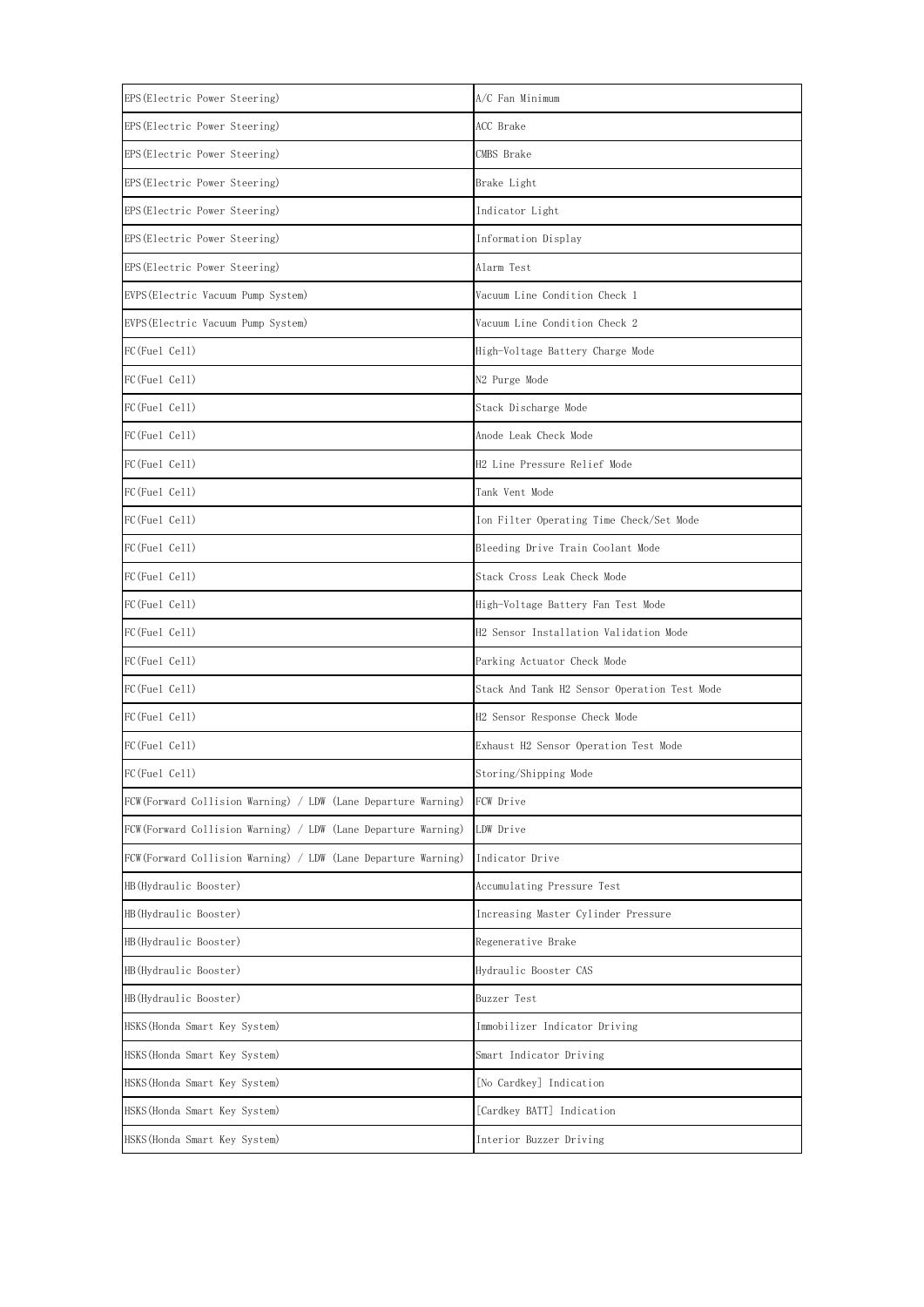| HSKS (Honda Smart Key System) | Exterior Buzzer Driving                        |
|-------------------------------|------------------------------------------------|
| HSKS(Honda Smart Key System)  | Key Switch Driving                             |
| HSKS(Honda Smart Key System)  | IMOCONT Driving                                |
| HSKS(Honda Smart Key System)  | IGNCONT Driving                                |
| HSKS(Honda Smart Key System)  | S-Net Line Driving                             |
| HSKS(Honda Smart Key System)  | IGNTRX Line Driving                            |
| HSKS(Honda Smart Key System)  | RF1 RXVCC Driving                              |
| HSKS(Honda Smart Key System)  | RF2 RXVCC Driving                              |
| HSKS(Honda Smart Key System)  | RF1 TXVCC Driving                              |
| HSKS(Honda Smart Key System)  | RF2 TXVCC Driving                              |
| HSKS(Honda Smart Key System)  | Driver (Door) Antenna Driving                  |
| HSKS(Honda Smart Key System)  | Front Passenger (Door) Antenna Driving         |
| HSKS(Honda Smart Key System)  | Driver Side Rear (Door) Antenna Driving        |
| HSKS(Honda Smart Key System)  | Passenger Side Rear (Door) Antenna Driving     |
| HSKS(Honda Smart Key System)  | Driver Side-Glass Antenna Driving              |
| HSKS(Honda Smart Key System)  | Passenger Side-Glass Antenna Driving           |
| HSKS(Honda Smart Key System)  | Trunk/Tailgate/Rear Bumper Antenna Driving     |
| HSKS(Honda Smart Key System)  | Cabin Front Antenna Driving                    |
| HSKS(Honda Smart Key System)  | Cabin Middle Antenna Driving                   |
| HSKS(Honda Smart Key System)  | Cabin Rear Antenna Driving                     |
| HSKS(Honda Smart Key System)  | Cabin Rear Tray Antenna Driving                |
| HSKS(Honda Smart Key System)  | Trunk/Rear Shelf Antenna Driving               |
| HSKS (Honda Smart Key System) | Driver (Door) Antenna L DC Output              |
| HSKS(Honda Smart Key System)  | Front Passenger (Door) Antenna L DC Output     |
| HSKS(Honda Smart Key System)  | Driver Side Rear (Door) Antenna L DC Output    |
| HSKS (Honda Smart Key System) | Passenger Side Rear (Door) Antenna L DC Output |
| HSKS (Honda Smart Key System) | Driver Side-Glass Antenna L DC Output          |
| HSKS (Honda Smart Key System) | Passenger Side-Glass Antenna L DC Output       |
| HSKS (Honda Smart Key System) | Trunk/Tailgate/Rear Bumper Antenna L DC Output |
| HSKS (Honda Smart Key System) | Cabin Front Antenna L DC Output                |
| HSKS (Honda Smart Key System) | Cabin Middle Antenna L DC Output               |
| HSKS(Honda Smart Key System)  | Cabin Rear Antenna L DC Output                 |
| HSKS (Honda Smart Key System) | Cabin Rear Tray Antenna L DC Output            |
| HSKS(Honda Smart Key System)  | Trunk/Rear Shelf Antenna L DC Output           |
| HSKS (Honda Smart Key System) | RF1 TXD DC Output                              |
| HSKS(Honda Smart Key System)  | RF2 TXD DC Output                              |
| HSKS(Honda Smart Key System)  | [Do Not Have Key] Indication                   |
| HSKS(Honda Smart Key System)  | Exterior Buzzer Driving (Short Time)           |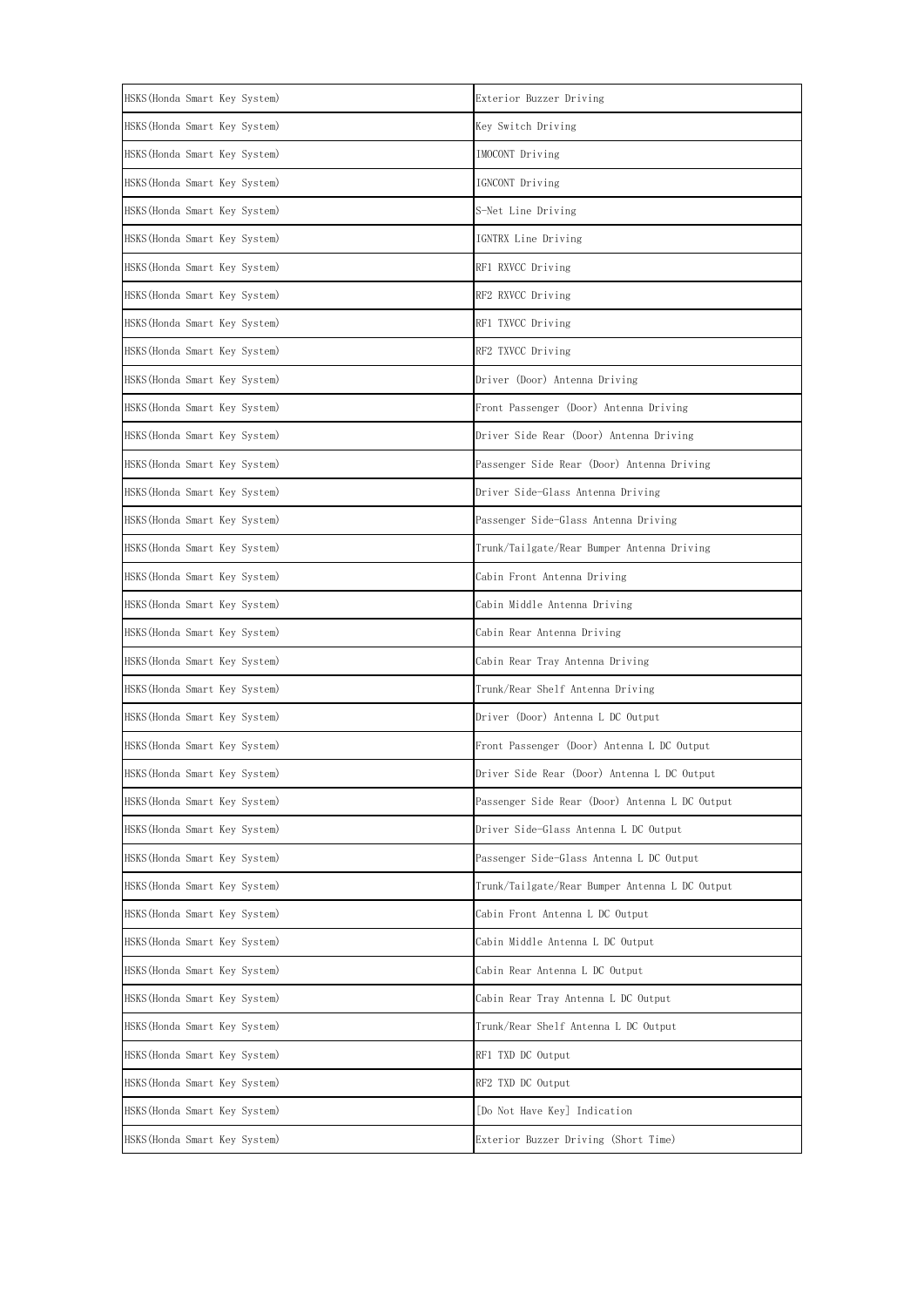| HSKS(Honda Smart Key System)                                   | Door Lock Driving                            |
|----------------------------------------------------------------|----------------------------------------------|
| HSKS(Honda Smart Key System)                                   | Door Unlock Driving                          |
| HSKS(Honda Smart Key System)                                   | Auto Lock Cancel Switch Indicator Driving    |
| HSKS(Honda Smart Key System)                                   | Cardkey - Customize Link To Driver 1 Driving |
| HSKS(Honda Smart Key System)                                   | Cardkey - Customize Link To Driver 2 Driving |
| HSKS(Honda Smart Key System)                                   | Cardkey SLOT Antenna Driving                 |
| HSKS(Honda Smart Key System)                                   | Cardkey SLOT Antenna DC Output               |
| HSP(Honda Smart Parking)                                       | Reset PA Unit                                |
| HSP(Honda Smart Parking)                                       | Voice Guide Output Test                      |
| LKAS Camera ECU                                                | Static Camera Aiming                         |
| LKAS Camera ECU                                                | Dynamic Camera Aiming                        |
| LKAS Camera ECU                                                | Video Output                                 |
| NV(Night Vision)                                               | Open HUD Mirror                              |
| NV(Night Vision)                                               | Display HUD Message                          |
| NV(Night Vision)                                               | Camera Test                                  |
| NV(Night Vision)                                               | Heater Test                                  |
| PAWS (Precision All Wheel Steer)                               | Actuator Test                                |
| PCS (Power Control System)                                     | ESL Power Turn On                            |
| PCU(Power Control Unit)                                        | Switch Illumination                          |
| PCU(Power Control Unit)                                        | PCU Key Out                                  |
| PCU(Power Control Unit)                                        | LED Indicator                                |
| PUH(Pop Up Hood)                                               | Warning Display Force Activation             |
| PUH(Pop Up Hood)                                               | Vehicle Level Position Calibration           |
| SHAWD(Super Handling All Wheel Driving)                        | Shift Solenoid Valve Current Testing         |
| SHAWD (Super Handling All Wheel Driving)                       | Shift Solenoid Valve Fuel Pressure Testing   |
| SHAWD(Super Handling All Wheel Driving)                        | Transmission System Test                     |
| SHAWD(Super Handling All Wheel Driving)                        | Clutch Characteristics Test                  |
| SHAWD(Super Handling All Wheel Driving)                        | Clutch Coil Test                             |
| SHAWD(Super Handling All Wheel Driving)                        | Shift Solenoid Test                          |
| SHAWD(Super Handling All Wheel Driving)                        | Clutch Test                                  |
| VTM-4(Variable Torque Management 4WD)                          | Initialization                               |
| VTM-4(Variable Torque Management 5WD)                          | Left Clutch Electromagnetic Coil Test        |
| VTM-4(Variable Torque Management 6WD)                          | Right Clutch Electromagnetic Coil Test       |
| EP GENMOT(Electric Powertrain)(Generator Motor Control Module) | Electric Water Pump Test                     |
| EP GENMOT(Electric Powertrain)(Generator Motor Control Module) | Charger Forced On Mode                       |
| EP HVBAT(Electric Powertrain) (High Voltage Battery Module)    | Charger Forced On Mode                       |
| EP HVBAT(Electric Powertrain)(High Voltage Battery Module)     | Collision Shutoff History Clear              |
| EP HVBAT(Electric Powertrain) (High Voltage Battery Module)    | Coolant Air Bleeding                         |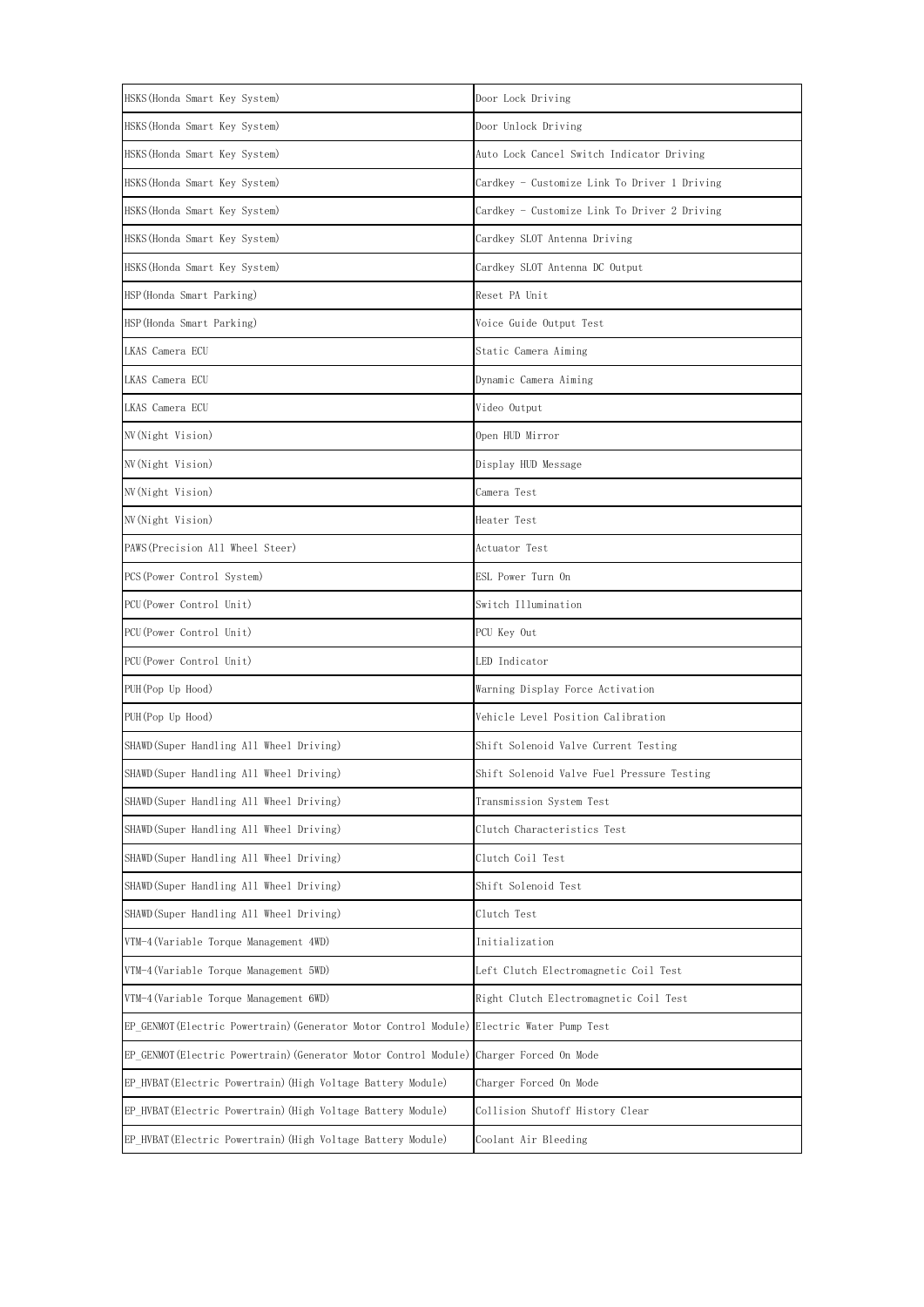| EP HVBAT (Electric Powertrain) (High Voltage Battery Module)    | Electric Water Pump Test          |
|-----------------------------------------------------------------|-----------------------------------|
| EP HVBAT (Electric Powertrain) (High Voltage Battery Module)    | IPU A/C Cooling Mode Test         |
| EP HVBAT (Electric Powertrain) (High Voltage Battery Module)    | IPU Module Fan Drive Test         |
| EP_HVBAT(Electric Powertrain) (High Voltage Battery Module)     | Quick Charge Lid Lock Forced Open |
| EP HVBAT (Electric Powertrain) (High Voltage Battery Module)    | Radiator Fan Test                 |
| EP_HVBAT(Electric Powertrain) (High Voltage Battery Module)     | Shift Lock Solenoid Test          |
| EP MG (Electric Powertrain) (Management ECU)                    | Electric Water Pump Test          |
| EP MG (Electric Powertrain) (Management ECU)                    | Coolant Air Bleeding              |
| EP MG (Electric Powertrain) (Management ECU)                    | Radiator Fan Test                 |
| EP MG (Electric Powertrain) (Management ECU)                    | Quick Charge Lid Lock Forced Open |
| EP_MG(Electric Powertrain) (Management ECU)                     | Shift Lock Solenoid Test          |
| EP MG (Electric Powertrain) (Management ECU)                    | Collision Shutoff History Clear   |
| EP_TMU_L(Electric Powertrain) (Twin Motor Unit - Left)          | Electric Water Pump Test          |
| EP TMU L(Electric Powertrain) (Twin Motor Unit - Left)          | IPU A/C Cooling Mode Test         |
| EP TMU R(Electric Powertrain) (Twin Motor Unit - Right)         | Electric Water Pump Test          |
| EP TMU R(Electric Powertrain) (Twin Motor Unit - Right)         | IPU A/C Cooling Mode Test         |
| EP TRCMOT (Electric Powertrain) (Traction Motor Control Module) | Charger Forced On Mode            |
| EP TRCMOT (Electric Powertrain) (Traction Motor Control Module) | Collision Shutoff History Clear   |
| EP TRCMOT (Electric Powertrain) (Traction Motor Control Module) | Coolant Air Bleeding              |
| EP TRCMOT (Electric Powertrain) (Traction Motor Control Module) | Electric Water Pump Test          |
| EP TRCMOT (Electric Powertrain) (Traction Motor Control Module) | IPU A/C Cooling Mode Test         |
| EP TRCMOT (Electric Powertrain) (Traction Motor Control Module) | IPU Module Fan Drive Test         |
| EP TRCMOT (Electric Powertrain) (Traction Motor Control Module) | Quick Charge Lid Lock Forced Open |
| EP TRCMOT (Electric Powertrain) (Traction Motor Control Module) | Radiator Fan Test                 |
| EP TRCMOT (Electric Powertrain) (Traction Motor Control Module) | Shift Lock Solenoid Test          |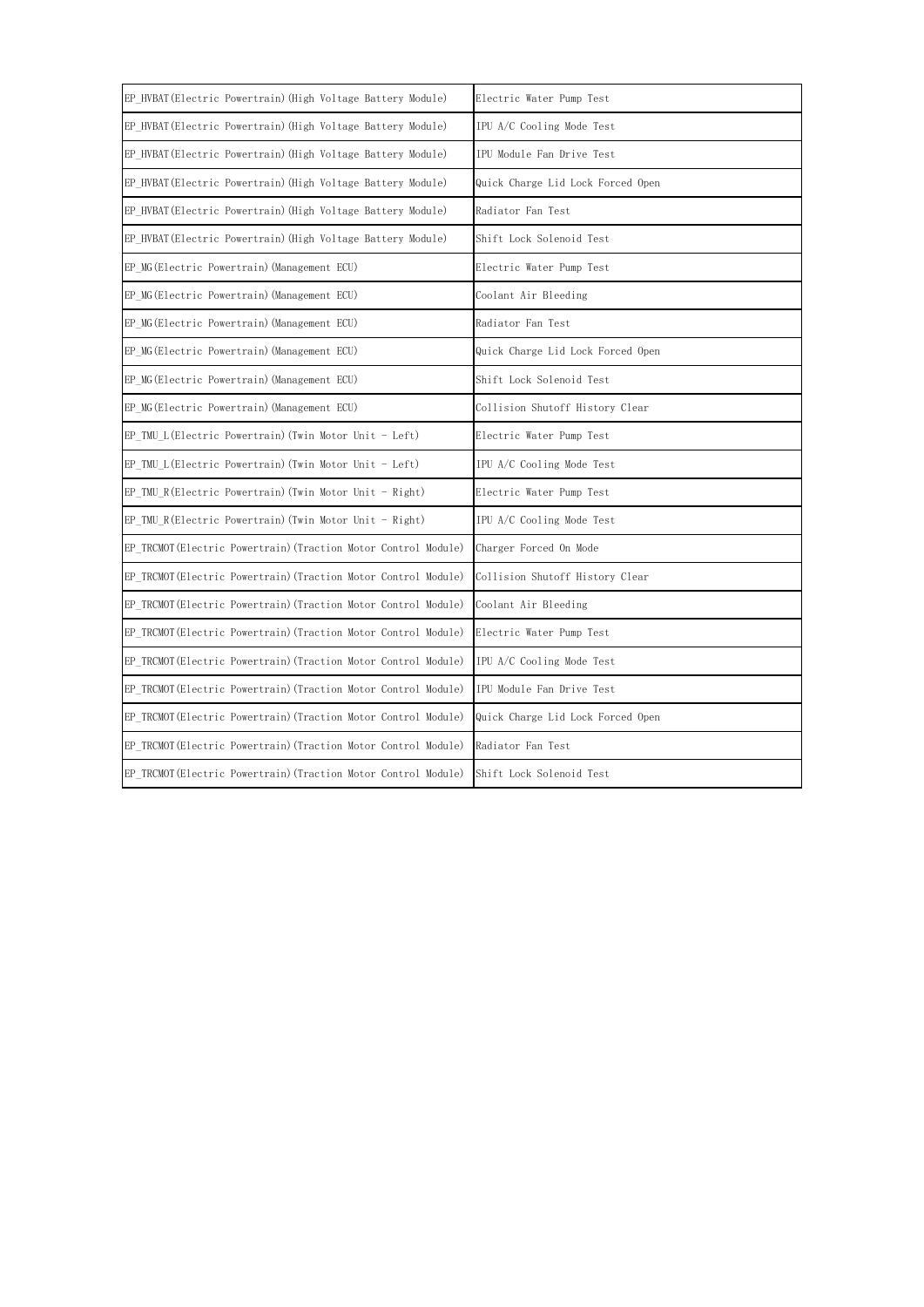#### iCarsoft France - Compatibilité Acura - FAP

#### ● : Compatible

#### ※ : Peut être compatible en fonction de l'état du véhicule ○ : N'est pas compatible.

▲ : Nouvelle compatibilité sur ce modèle

| Make                                           | Model                       | <b>DPF</b> |
|------------------------------------------------|-----------------------------|------------|
| $\operatorname{ACURA}$                         | $\mathrm{CDX}$              | $\times$   |
| $\operatorname{ACURA}$                         | $\mathop{\rm CSX}\nolimits$ | $\times$   |
| $\operatorname{ACURA}$                         | $\mathop{\rm EL}$           | $\times$   |
| <b>ACURA</b>                                   | ILX                         | $\times$   |
| $\operatorname{ACURA}$                         | MDX                         | $\times$   |
| $\operatorname{ACURA}$                         | $\mathop{\rm RDX}\nolimits$ | $\times$   |
| ACURA                                          | RLX                         | $\times$   |
| $\operatorname{ACURA}$                         | <b>RSX</b>                  | $\times$   |
| ACURA                                          | TL                          | $\times$   |
| ACURA                                          | TLX                         | $\times$   |
| ACURA                                          | TSX                         | $\times$   |
| ACURA                                          | TSX V6                      | $\times$   |
| ACURA                                          | $\mathrm{ZDX}$              | $\times$   |
| $\operatorname{ACURA}$                         | 1.7EL                       | $\times$   |
| DPF Function List                              |                             |            |
| Reset Calculated PM Value                      |                             |            |
| DPF Differential Pressure Sensor Initial Learn |                             |            |
| DPF Regeneration                               |                             |            |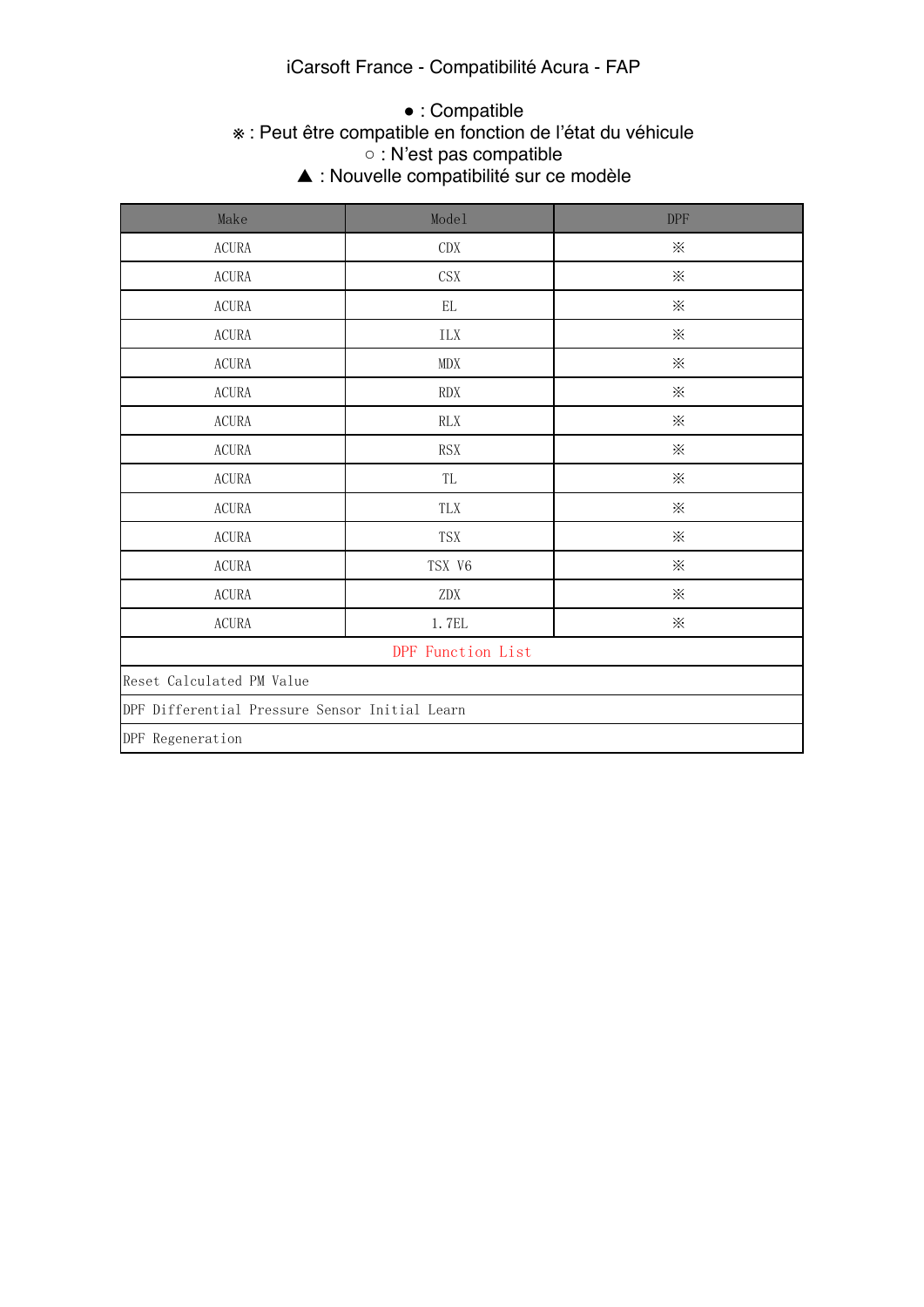#### iCarsoft France - Compatibilité Acura - EPB

#### ※ : Peut être compatible en fonction de l'état du véhicule  $\circ$  : N'est pas compatible. ▲ : Nouvelle compatibilité sur ce modèle ● : Compatible

| Make                       | Mode1                | <b>EPB</b> |
|----------------------------|----------------------|------------|
| ACURA                      | CDX                  | $\times$   |
| ACURA                      | CSX                  | $\times$   |
| ACURA                      | $\mathop{\rm EL}$    | $\times$   |
| ACURA                      | $\rm{ILX}$           | $\times$   |
| <b>ACURA</b>               | MDX                  | $\times$   |
| ACURA                      | <b>RDX</b>           | $\times$   |
| ACURA                      | $\mathsf{RLX}$       | $\times$   |
| ACURA                      | $\operatorname{RSX}$ | $\times$   |
| $\operatorname{ACURA}$     | TL                   | $\times$   |
| ACURA                      | TLX                  | $\times$   |
| ACURA                      | <b>TSX</b>           | $\times$   |
| <b>ACURA</b>               | TSX V6               | $\times$   |
| ACURA                      | ZDX                  | $\times$   |
| $\operatorname{ACURA}$     | 1.7EL                | ⋇          |
| <b>EPB</b> Function List   |                      |            |
| Sensor Calibration         |                      |            |
| Brake PAD Maintenance Mode |                      |            |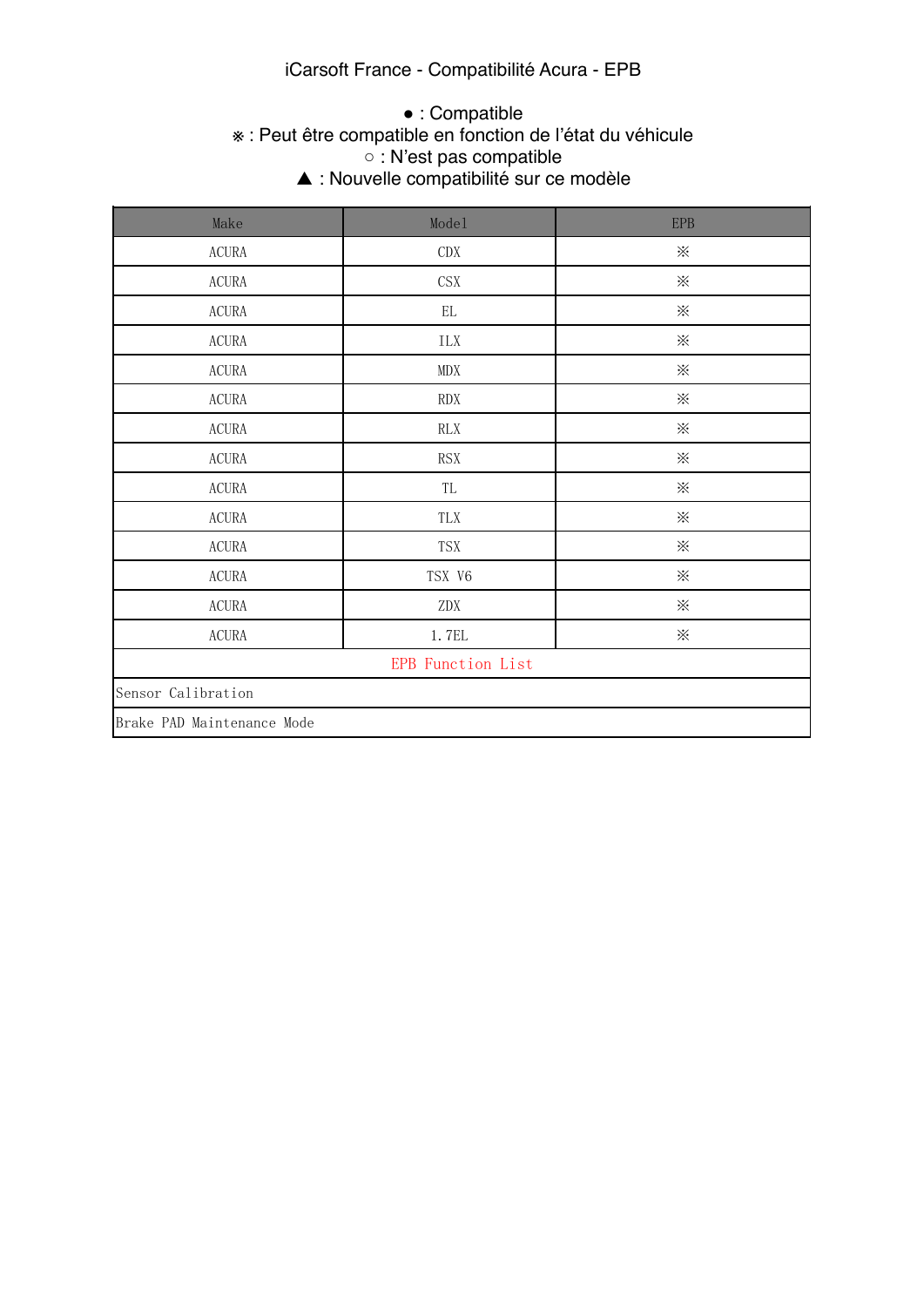#### iCarsoft France - Compatibilité Acura - ETC

#### $A\subset\mathbb{R}^n$  and  $A\subset\mathbb{R}^n$  . The reference only  $\mathbb{R}^n$ ※ : Peut être compatible en fonction de l'état du véhicule  $\circ$  : N'est pas compatible. ▲ : Nouvelle compatibilité sur ce modèle ● : Compatible

| Make                   | Mode1                                                                               | $ETC$    |
|------------------------|-------------------------------------------------------------------------------------|----------|
| $\operatorname{ACURA}$ | $\mathrm{CDX}$                                                                      | $\times$ |
| $\operatorname{ACURA}$ | $\mathbb{C}\mathbf{S}\mathbf{X}$                                                    | $\times$ |
| $\operatorname{ACURA}$ | $\mathop{\rm EL}$                                                                   | $\times$ |
| $\operatorname{ACURA}$ | $\rm{ILX}$                                                                          | $\times$ |
| $\operatorname{ACURA}$ | $\operatorname{MDX}$                                                                | $\times$ |
| $\operatorname{ACURA}$ | $\mathop{\rm RDX}\nolimits$                                                         | $\times$ |
| $\operatorname{ACURA}$ | $\mathop{\rm RLX}\nolimits$                                                         | $\times$ |
| $\operatorname{ACURA}$ | $\operatorname{RSX}$                                                                | $\times$ |
| $\operatorname{ACURA}$ | $\rm TL$                                                                            | $\times$ |
| $\operatorname{ACURA}$ | ${\rm T}{\rm L}{\rm X}$                                                             | $\times$ |
| $\operatorname{ACURA}$ | $\operatorname{TSX}$                                                                | $\times$ |
| $\operatorname{ACURA}$ | TSX V6                                                                              | $\times$ |
| $\operatorname{ACURA}$ | $\mathrm{ZDX}% \left( \mathcal{N}\right) \equiv\mathrm{Z}\left( \mathcal{N}\right)$ | $\times$ |
| <b>ACURA</b>           | $1.7\mathrm{EL}$                                                                    | $\times$ |
| ETC Function List      |                                                                                     |          |
| ECM/PCM Reset          |                                                                                     |          |
| Throttle Learning      |                                                                                     |          |
| ETCS (TAC) Test        |                                                                                     |          |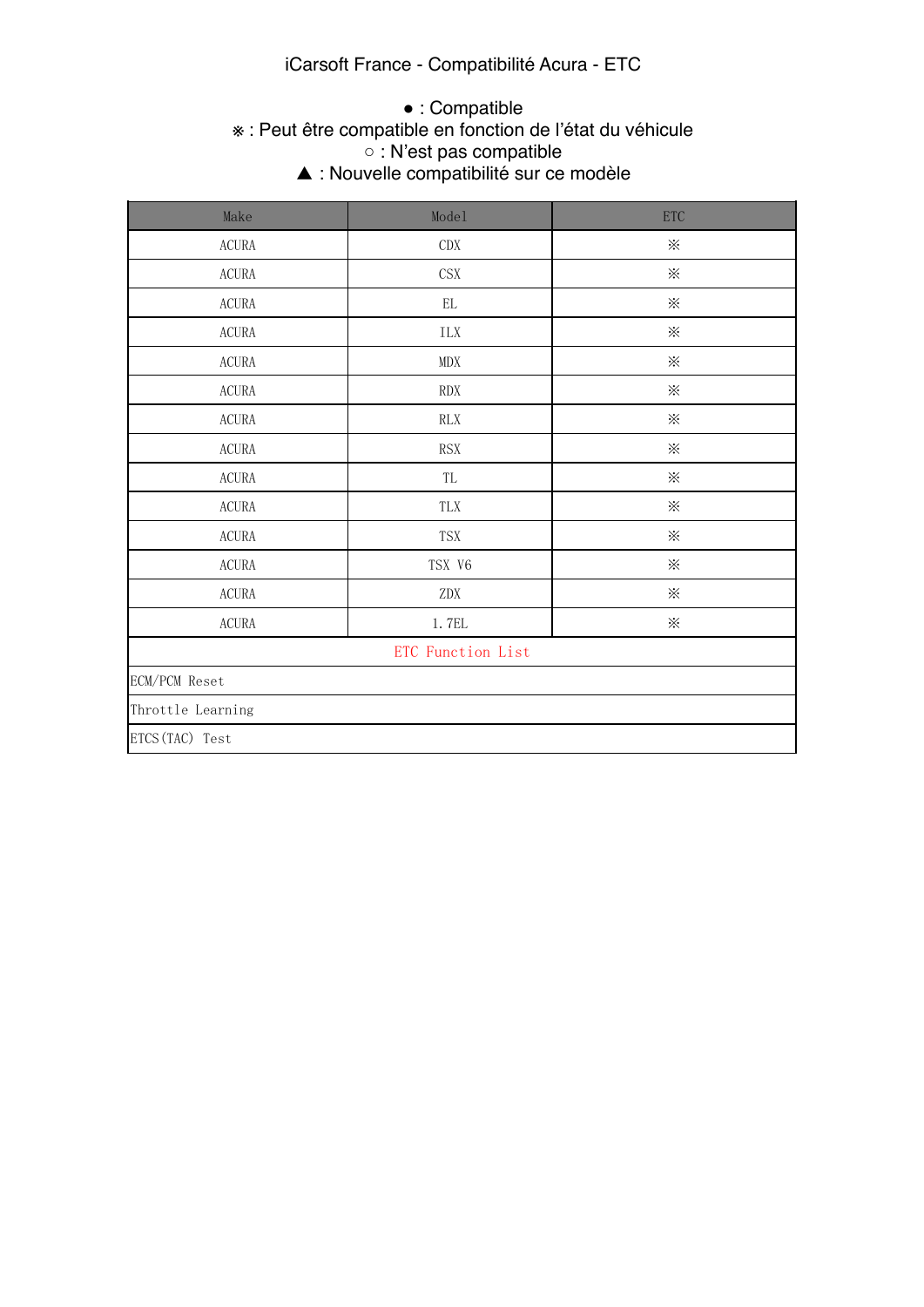#### iCarsoft France - Compatibilité Acura - Injecteurs

#### $A\subset\mathbb{R}^n$  in the function  $\mathbb{R}^n$  is the function  $\mathbb{R}^n$ ※ : Peut être compatible en fonction de l'état du véhicule  $\circ$  : N'est pas compatible. ▲ : Nouvelle compatibilité sur ce modèle ● : Compatible

| Make                     | Mode1                            | INJ      |
|--------------------------|----------------------------------|----------|
| $\operatorname{ACURA}$   | $\mathrm{CDX}$                   | $\times$ |
| $\operatorname{ACURA}$   | $\mathbb{C}\mathbf{S}\mathbf{X}$ | $\times$ |
| $\operatorname{ACURA}$   | $\mathop{\rm EL}$                | $\times$ |
| $\operatorname{ACURA}$   | $\rm{ILX}$                       | $\times$ |
| $\operatorname{ACURA}$   | MDX                              | $\times$ |
| $\operatorname{ACURA}$   | $\mathop{\rm RDX}\nolimits$      | $\times$ |
| $\operatorname{ACURA}$   | RLX                              | $\times$ |
| $\operatorname{ACURA}$   | $\operatorname{RSX}$             | $\times$ |
| $\operatorname{ACURA}$   | TL                               | $\times$ |
| $\operatorname{ACURA}$   | ${\rm T}{\rm L}{\rm X}$          | $\times$ |
| $\operatorname{ACURA}$   | $\operatorname{TSX}$             | $\times$ |
| $\operatorname{ACURA}$   | TSX V6                           | $\times$ |
| $\operatorname{ACURA}$   | $\mathrm{ZDX}$                   | $\times$ |
| $\operatorname{ACURA}$   | 1.7EL                            | $\times$ |
| <b>INJ</b> Function List |                                  |          |
| IQA Data Status          |                                  |          |
| IQA Write Data           |                                  |          |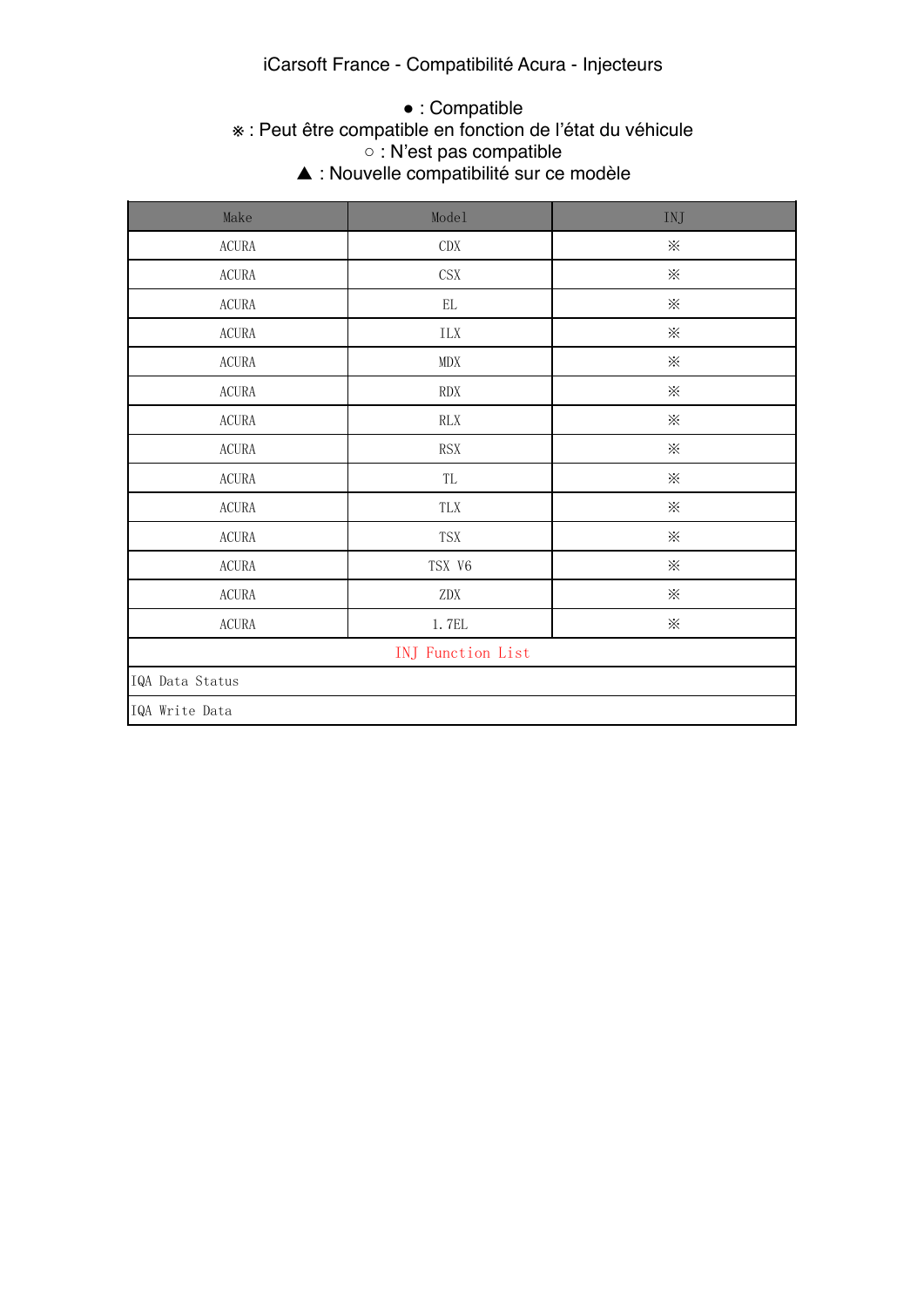## $\bullet$  : Compatible

#### ※ : Peut être compatible en fonction de l'état du véhicule ○ : N'est pas compatible. ▲ : Nouvelle compatibilité sur ce modèle

| Make                            | Mode1      | <b>OIL</b> |
|---------------------------------|------------|------------|
| <b>ACURA</b>                    | CDX        | $\times$   |
| <b>ACURA</b>                    | <b>CSX</b> | $\times$   |
| <b>ACURA</b>                    | EL         | ⋇          |
| <b>ACURA</b>                    | ILX        | $\times$   |
| <b>ACURA</b>                    | <b>MDX</b> | ⋇          |
| <b>ACURA</b>                    | <b>RDX</b> | ⋇          |
| <b>ACURA</b>                    | <b>RLX</b> | ⋇          |
| <b>ACURA</b>                    | <b>RSX</b> | ⋇          |
| <b>ACURA</b>                    | TL         | ⋇          |
| <b>ACURA</b>                    | TLX        | ⋇          |
| <b>ACURA</b>                    | <b>TSX</b> | $\times$   |
| <b>ACURA</b>                    | TSX V6     | ⋇          |
| <b>ACURA</b>                    | ZDX        | ⋇          |
| <b>ACURA</b>                    | 1.7EL      | $\times$   |
| OIL Function List               |            |            |
| Maintenance Information (USA)   |            |            |
| Service Minder (Europe)         |            |            |
| CVT Fluid Replacement (General) |            |            |
| Maintenance Minder (USA)        |            |            |
| Maintenance Minder (Europe)     |            |            |
| Lock Release                    |            |            |
| CVT Fluid Life Reset            |            |            |
| PAX Warning Reset (USA Market)  |            |            |
| Lift ODO Lock                   |            |            |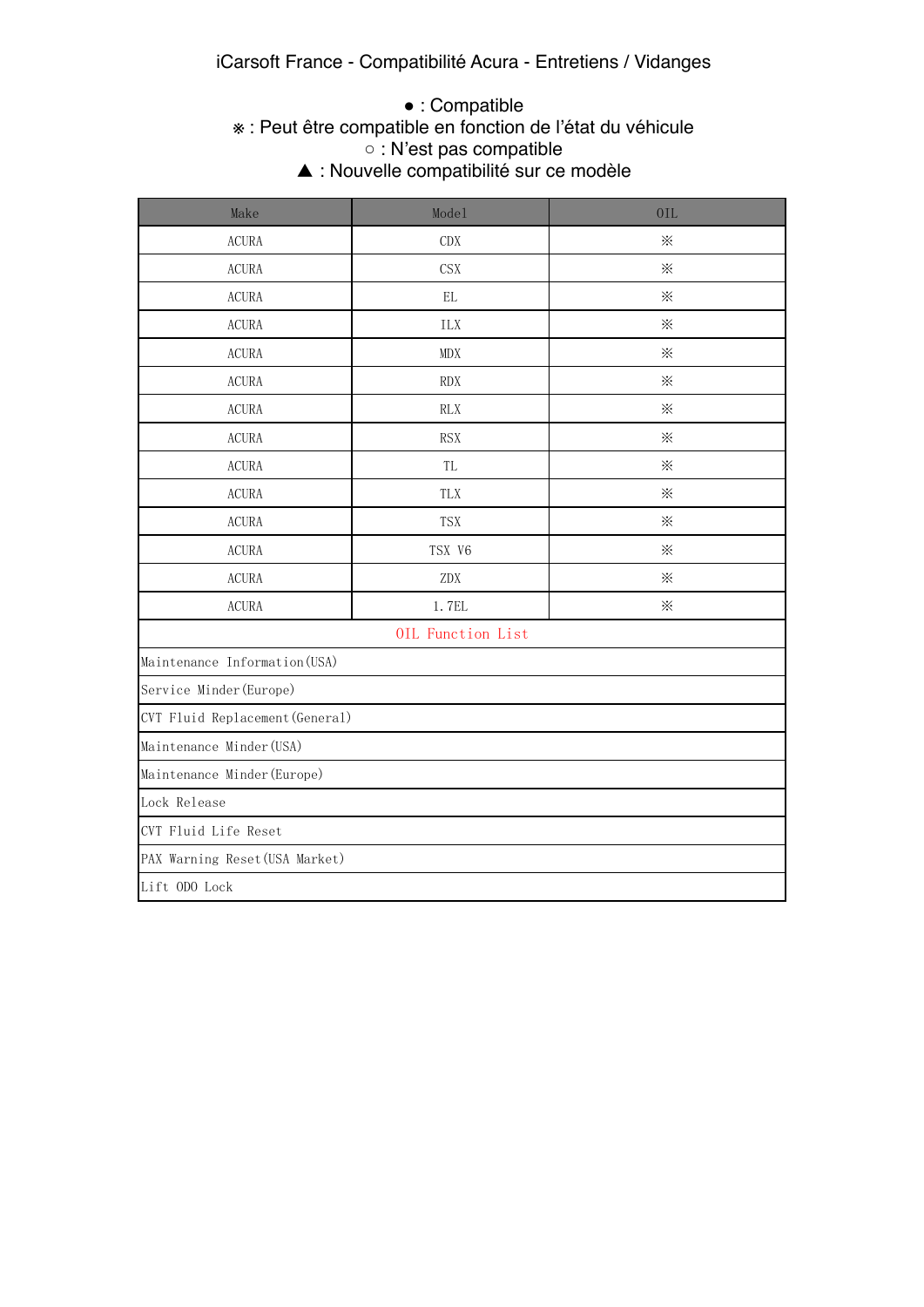#### iCarsoft France - Compatibilité Acura - SAS

## $\bullet$  : Compatible

#### $\mathcal{F}$  : Peut etre compared.  $\circ$  : N'est pas compatible. ※ : Peut être compatible en fonction de l'état du véhicule ○ : N'est pas compatible

△ This function is not supported. The support of  $\blacktriangle$  : Nouve ▲ : Nouvelle compatibilité sur ce modèle

| Make                                                 | Model             | SAS      |
|------------------------------------------------------|-------------------|----------|
| <b>ACURA</b>                                         | CDX               | ⋇        |
| <b>ACURA</b>                                         | <b>CSX</b>        | $\times$ |
| <b>ACURA</b>                                         | $\mathop{\rm EL}$ | ⋇        |
| <b>ACURA</b>                                         | ILX               | ⋇        |
| <b>ACURA</b>                                         | <b>MDX</b>        | ⋇        |
| <b>ACURA</b>                                         | <b>RDX</b>        | ⋇        |
| <b>ACURA</b>                                         | <b>RLX</b>        | ⋇        |
| <b>ACURA</b>                                         | <b>RSX</b>        | ⋇        |
| <b>ACURA</b>                                         | TL                | ⋇        |
| <b>ACURA</b>                                         | TLX               | $\times$ |
| <b>ACURA</b>                                         | <b>TSX</b>        | ⋇        |
| <b>ACURA</b>                                         | TSX V6            | ⋇        |
| <b>ACURA</b>                                         | ZDX               | ⋇        |
| <b>ACURA</b>                                         | 1.7EL             | $\times$ |
|                                                      | SAS Function List |          |
| All Sensors                                          |                   |          |
| Steering Angle Sensor Center Point Writing           |                   |          |
| Replacement                                          |                   |          |
| Steering Angle Sensor                                |                   |          |
| Torque Sensor Learn                                  |                   |          |
| EPS Steering Angle Sensor Value Clear                |                   |          |
| Yaw Rate And Lateral Acceleration Sensors Correction |                   |          |
| Steering End Position Learning                       |                   |          |
| Initialization                                       |                   |          |
| Neutral Rewriting                                    |                   |          |
| Neutral Adjustment                                   |                   |          |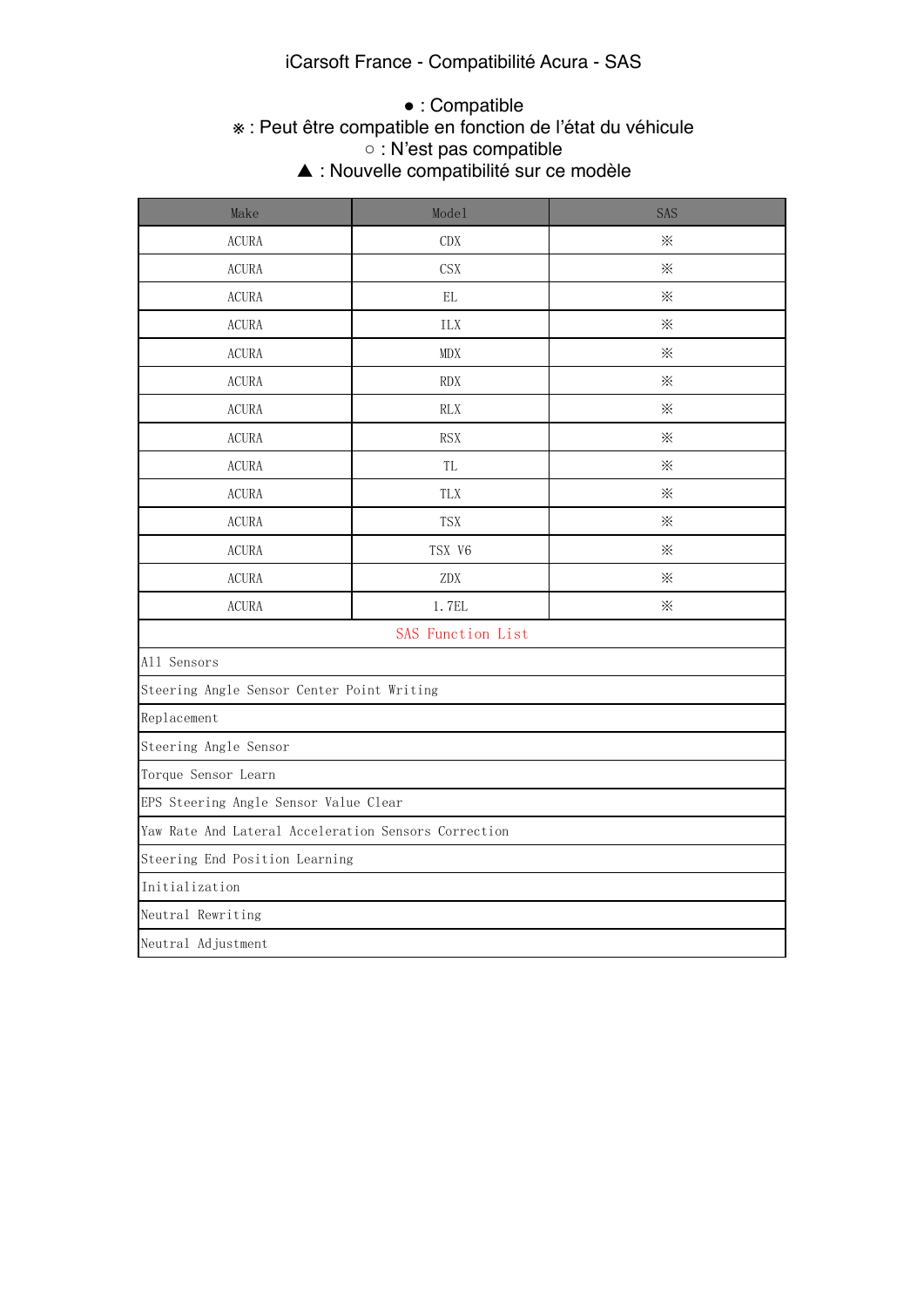#### iCarsoft France - Compatibilité Acura - TPMS

#### ● : Compatible

#### **Example 13** Secure 1 Secure 1 Secure 1 Secure 1 Secure 1 Secure 1 Secure 1 Secure 1 Secure 1 Secure 1 Secure 1 Secure 1 Secure 1 Secure 1 Secure 1 Secure 1 Secure 1 Secure 1 Secure 1 Secure 1 Secure 1 Secure 1 Secure 1 Se  $\circ$  : N'est pas compatible. △ This function is not supported. The support of  $\blacktriangle$  Theory ※ : Peut être compatible en fonction de l'état du véhicule ○ : N'est pas compatible

| ▲ : Nouvelle compatibilité sur ce modèle |
|------------------------------------------|
|                                          |

| Make                              | Model                       | TPM      |
|-----------------------------------|-----------------------------|----------|
| $\operatorname{ACURA}$            | $\mathrm{CDX}$              | $\times$ |
| $\operatorname{ACURA}$            | $\mathop{\rm CSX}\nolimits$ | $\times$ |
| $\operatorname{ACURA}$            | $\mathop{\rm EL}$           | $\times$ |
| $\operatorname{ACURA}$            | $\rm{ILX}$                  | $\times$ |
| $\operatorname{ACURA}$            | $\texttt{MDX}$              | $\times$ |
| $\operatorname{ACURA}$            | $\mathop{\rm RDX}\nolimits$ | $\times$ |
| $\operatorname{ACURA}$            | $\mathop{\rm RLX}\nolimits$ | $\times$ |
| $\operatorname{ACURA}$            | $\operatorname{RSX}$        | $\times$ |
| $\operatorname{ACURA}$            | TL                          | $\times$ |
| $\operatorname{ACURA}$            | ${\rm T}{\rm L}{\rm X}$     | $\times$ |
| $\operatorname{ACURA}$            | $\operatorname{TSX}$        | $\times$ |
| $\operatorname{ACURA}$            | TSX V6                      | $\times$ |
| $\operatorname{ACURA}$            | $\mathrm{ZDX}$              | $\times$ |
| $\operatorname{ACURA}$            | 1.7EL                       | $\times$ |
| TPM Function List                 |                             |          |
| Sensor ID Learning                |                             |          |
| Reprogramming For Accessory Tires |                             |          |
| Reprogramming For Standard Tires  |                             |          |